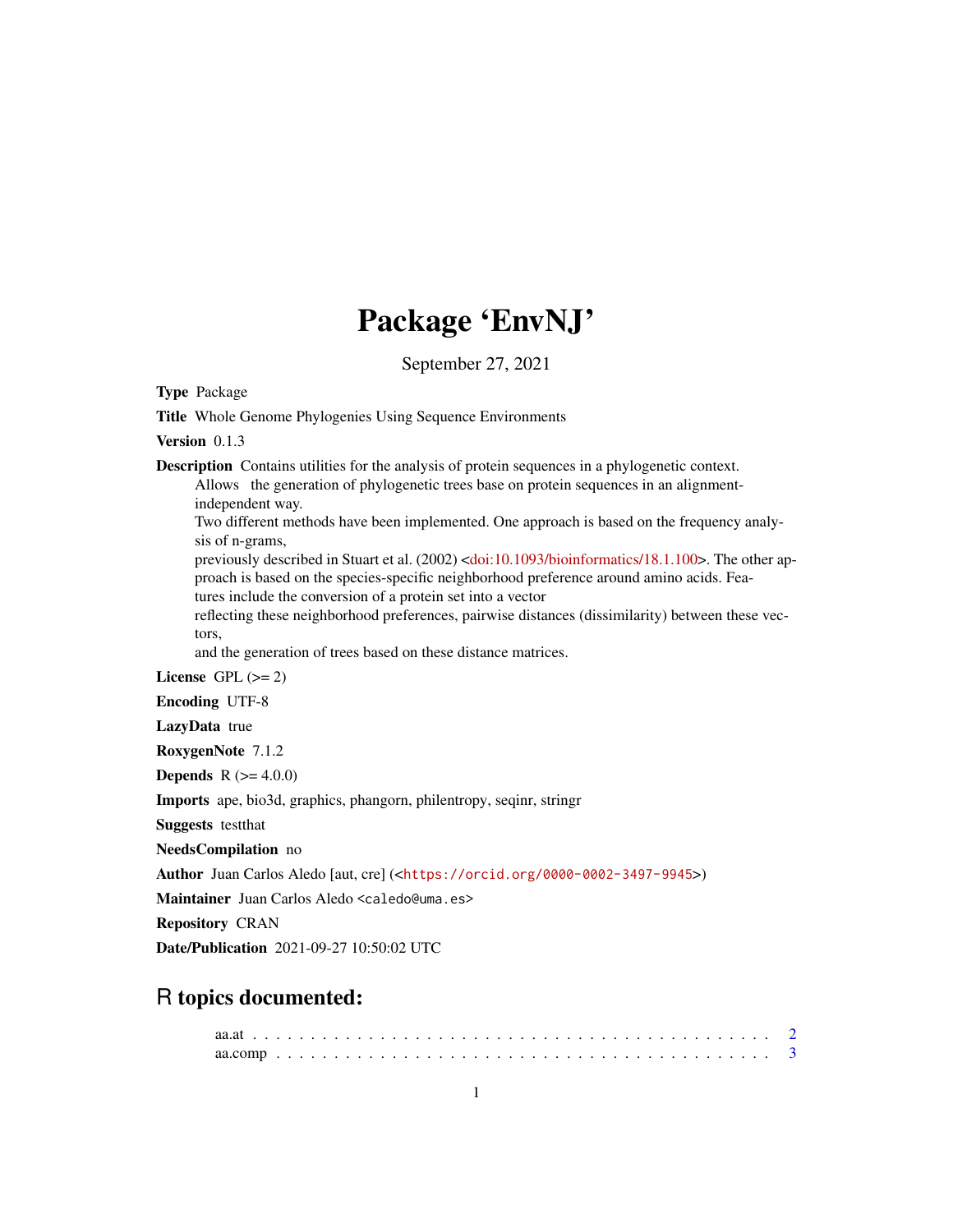# $aa.at$

<span id="page-1-0"></span>

|               | $\overline{\mathcal{A}}$ |
|---------------|--------------------------|
| <b>bovids</b> | $\overline{4}$           |
| cos2dis       | 5                        |
|               | 6                        |
| df2fasta      | 6                        |
|               | 7                        |
|               | 8                        |
|               | 9                        |
|               | 9                        |
|               | 10                       |
|               | 11                       |
|               | 12                       |
|               | 13                       |
|               | 15                       |
|               | 16                       |
|               | 17                       |
| ncdni         | 18                       |
|               | 18                       |
|               | 19                       |
| otu.space     | 20                       |
|               | 21                       |
|               | 22                       |
|               | 22.                      |
| <b>VCOS</b>   | 23                       |
| vdis          | 24                       |
| vector 2tree  | 25                       |
|               | 26                       |
|               | 27                       |

# **Index**

aa.at

Residue Found at the Requested Position

# $\begin{minipage}[c]{0.4\linewidth} \textbf{Description} \end{minipage} \vspace{-0.3cm}$

Returns the residue found at the requested position.

# **Usage**

aa.at(at, target)

# **Arguments**

| at     | the position in the primary structure of the protein.                  |
|--------|------------------------------------------------------------------------|
| target | a character string specifying the sequence of the protein of interest. |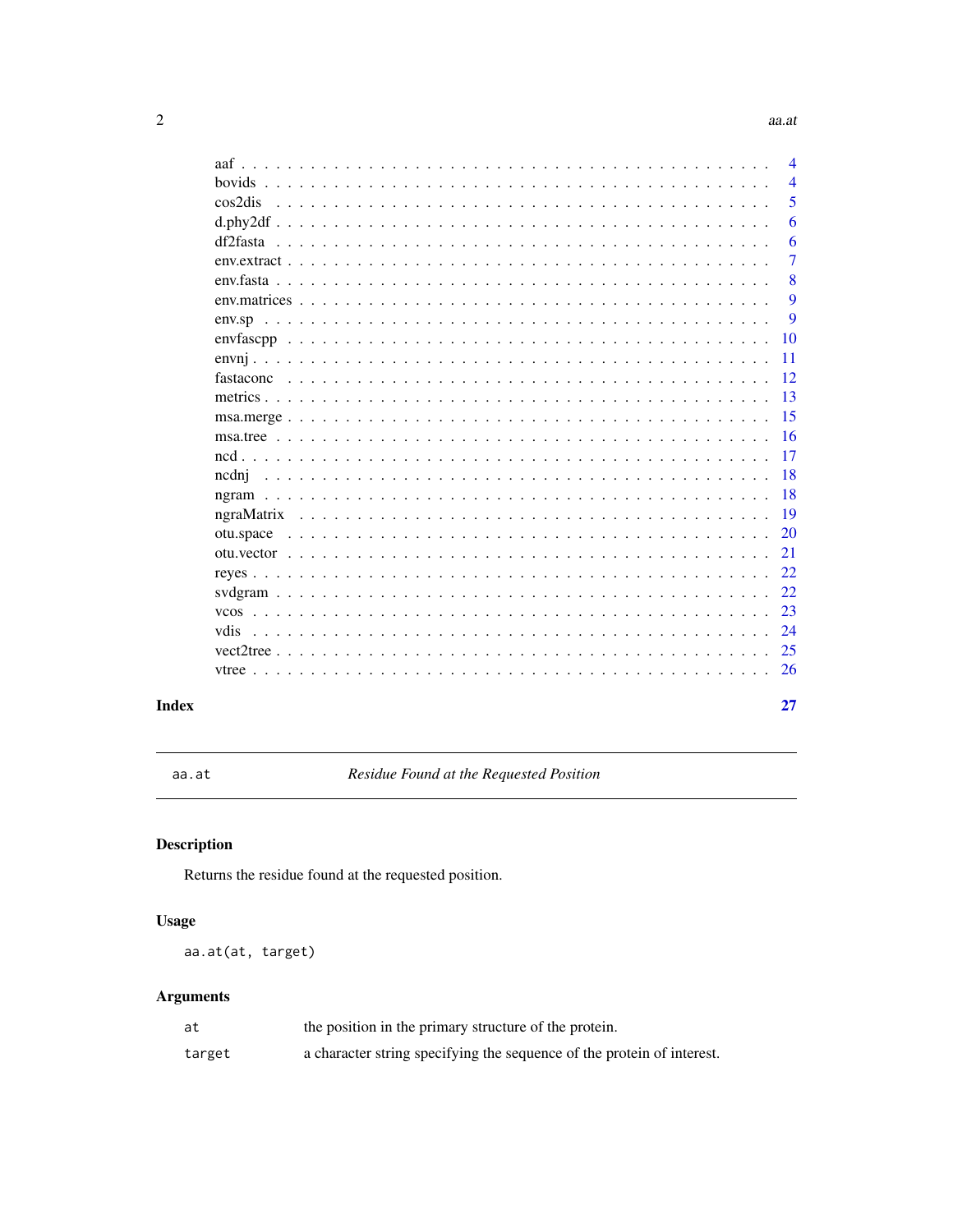#### <span id="page-2-0"></span>aa.comp 3

# Value

Returns a single character representing the residue found at the indicated position in the indicated protein.

# See Also

aa.comp()

# Examples

aa.at(2, 'MFSQQQRCVE')

aa.comp *Amino Acid Composition*

# Description

Returns a table with the amino acid composition of the target protein.

# Usage

```
aa.comp(target, uniprot = TRUE)
```
# Arguments

| target  | a character string specifying the UniProt ID of the protein of interest or, alterna-<br>tively, the sequence of that protein. |
|---------|-------------------------------------------------------------------------------------------------------------------------------|
| uniprot | logical, if TRUE the argument 'target' should be an ID.                                                                       |

# Value

Returns a dataframe with the absolute frequency of each type of residue found in the target peptide.

# Examples

```
aa.comp('MPSSVSWGILLLAGLCCLVPVSLAEDPQGDAAQK', uniprot = FALSE)
```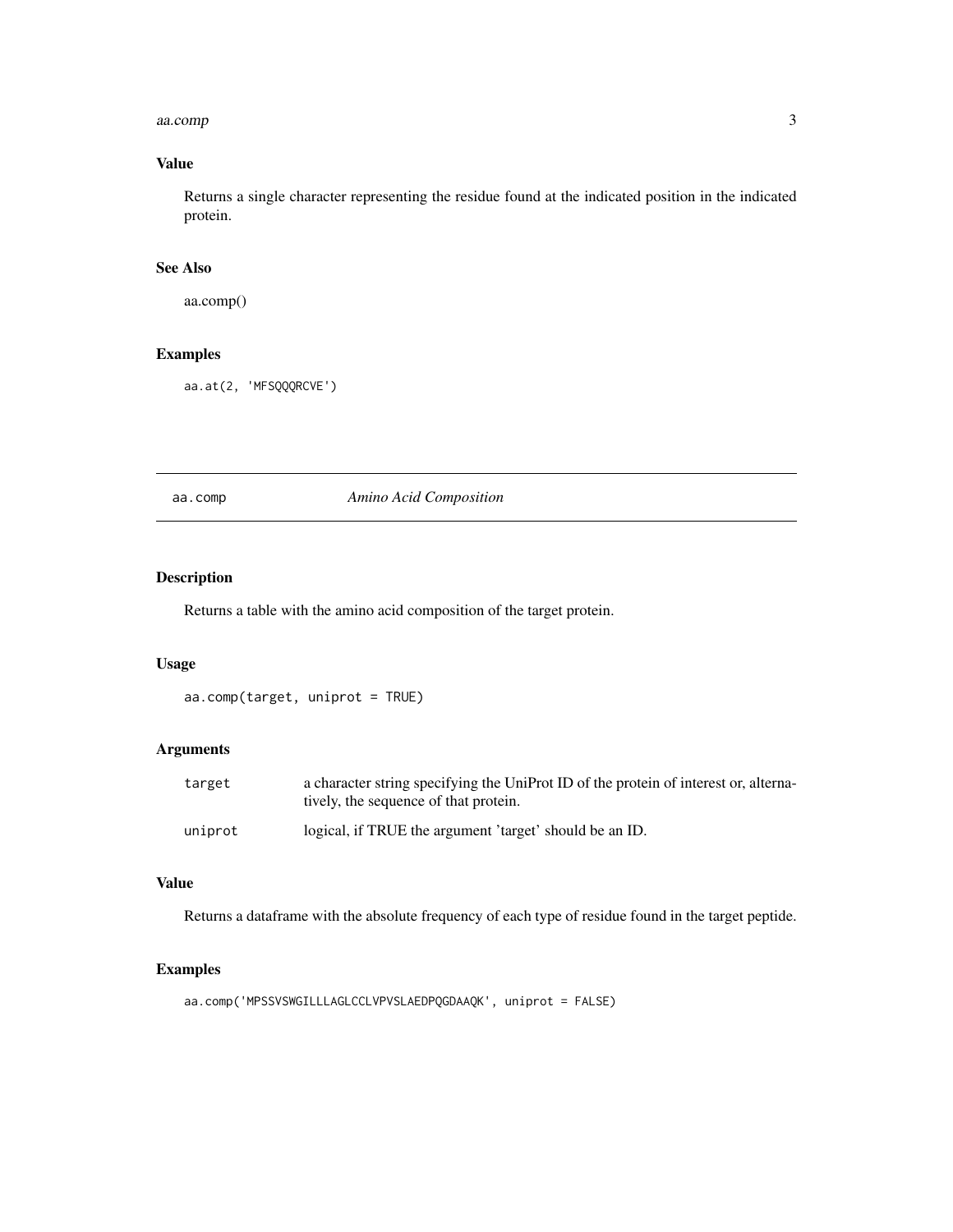Computes the frequency of each amino acid in each species.

#### Usage

aaf(data)

# Arguments

data input data must be a dataframe (see details).

# Details

Input data must be a dataframe where each row corresponds to an individual protein, and each column identifies a species. Therefore, the columns' names of this dataframe must be coherent with the names of the OTUs being analyzed.

# Value

A dataframe providing amino acid frequencies en the set of species. Rows correspond amino acids and columns to species.

#### See Also

env.sp(), otu.vector(), otu.space()

#### Examples

aaf(bovids)

bovids *13 orthologous mtDNA-encoded proteins of 11 bovine species.*

# Description

A dataset containing the sequences of mtDNA-encoded proteins from different bovids

#### Usage

bovids

<span id="page-3-0"></span>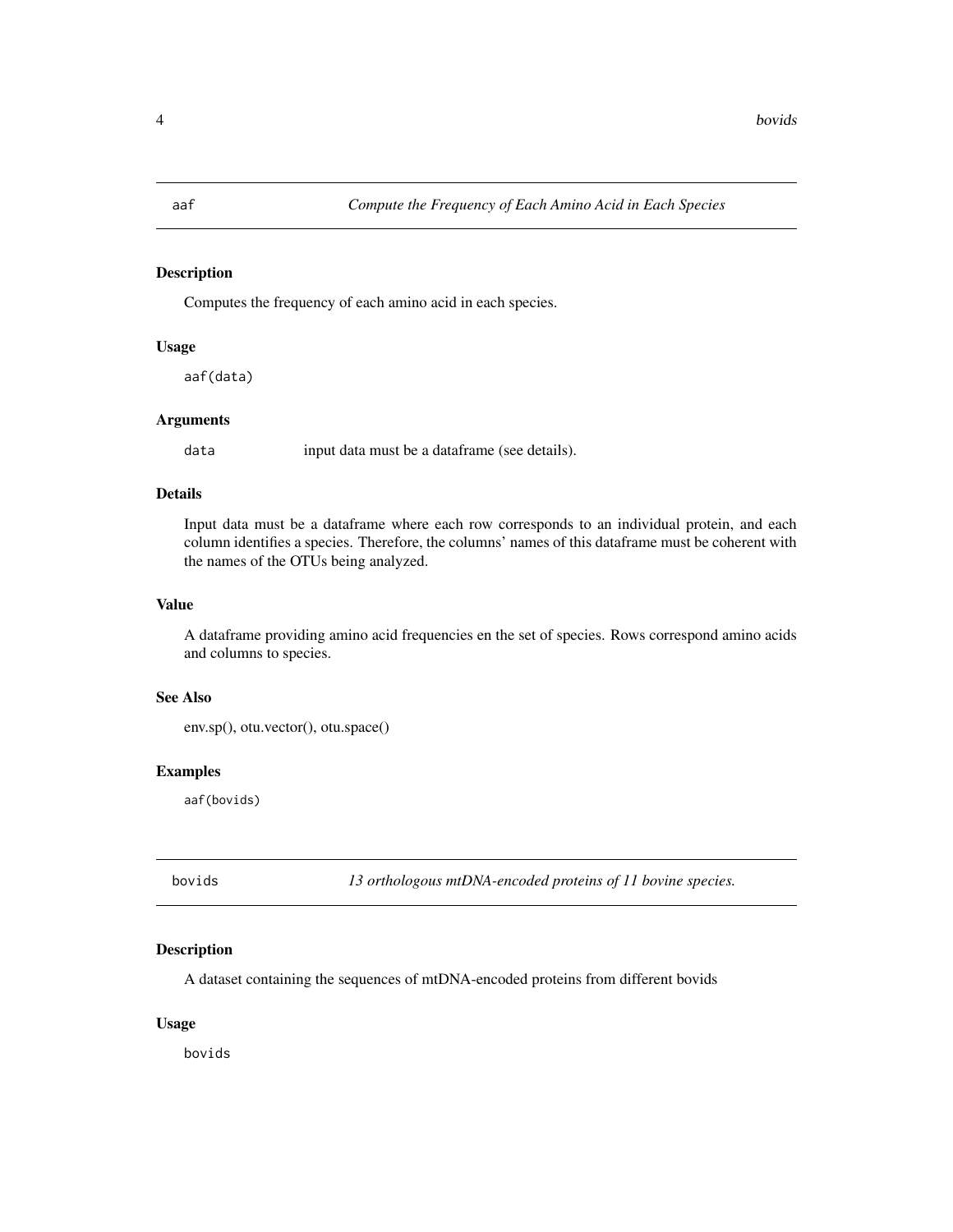#### <span id="page-4-0"></span>cos2dis 5

# Format

A data frame with 13 rows (one per protein) and 11 variables (one per species)

# Source

<https://www.ncbi.nlm.nih.gov/genome/organelle/>

cos2dis *Convert Cosines Between Vectors into Pairwise Dissimilarities*

# Description

Converts cosines values into dissimilarities values.

#### Usage

cos2dis(cos)

#### Arguments

 $\cos$  a square upper triangular matrix where  $\cos(i, j)$  is the cosine between the vector i and j.

#### Details

Cosines are standard measure of vector similarity, and can be converted into distance by dij = -log(  $(1 + \cos(i, j))$  /2).

# Value

A triangular matrix with the distances.

# See Also

vcos()

# Examples

```
data(bovids)
vectors = otu.space(bovids[, 7:11])
cosData = vcos(vectors)
disData = cos2dis(cosData)
```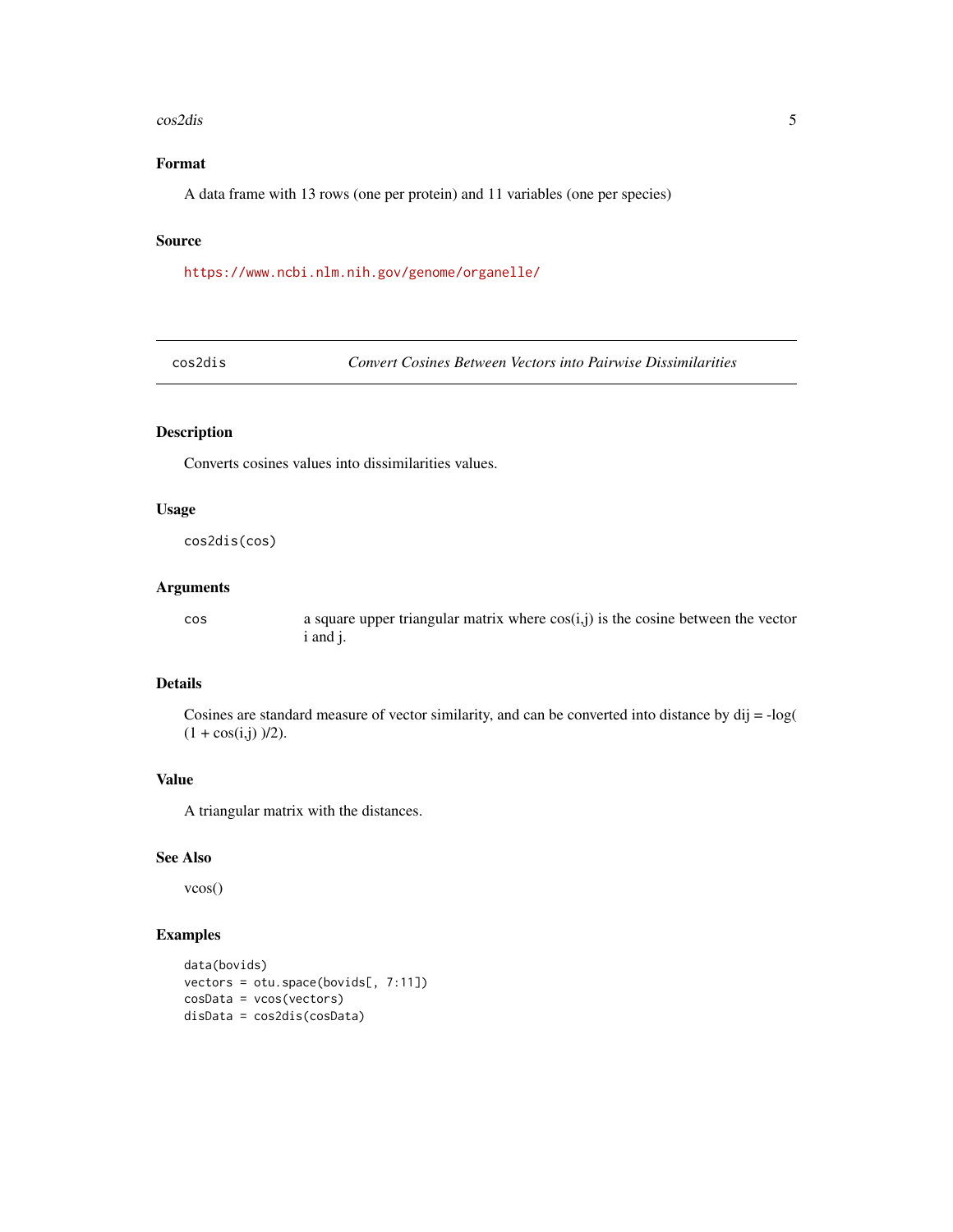<span id="page-5-0"></span>

Converts a phylip distance matrix into a either an R dataFrame or matrix.

# Usage

```
d.phy2df(phyfile, as = 'matrix')
```
# Arguments

| phyfile | path to the file containing the distances in phylip format.              |
|---------|--------------------------------------------------------------------------|
| as      | class of the output R data. It should be either 'dataframe' or 'matrix'. |

# Value

Either a dataframe or a matrix containing the distances read from the phy file.

#### See Also

d.df2pny()

# Examples

## Not run: d.phy2df(phyfile = "./data\_t/d\_dummy.txt")

df2fasta *Convert Dataframe into Fasta File*

# Description

Converts a dataframe into a fasta file.

# Usage

df2fasta(df, out.file)

# Arguments

| df       | a named (both rows and cols) dataframe (see details). |
|----------|-------------------------------------------------------|
| out.file | path and name of output file.                         |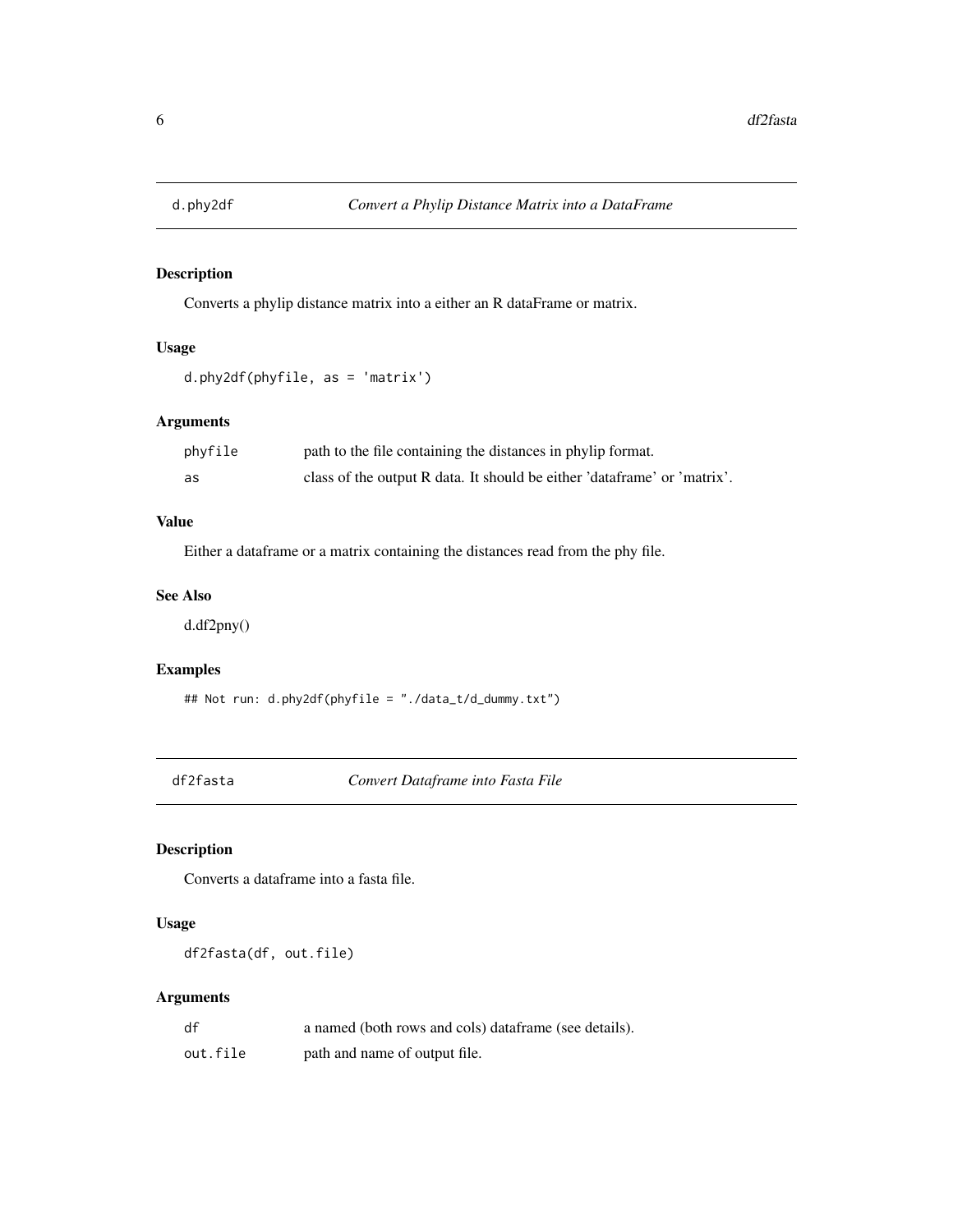#### <span id="page-6-0"></span>env.extract 7

# Details

The format of the df should be as follows. Each row represents a protein sequence and each column a species.

# Value

A fasta file that is saved in the specified path.

# See Also

fastaconc()

### Examples

```
## Not run: df2fasta(df = bovids, out.file = "./example.fasta")
```
env.extract *Sequence Environment Around a Given Position*

# Description

Extracts the sequence environment around a given position.

# Usage

env.extract(seq, c, r)

# Arguments

| seg | a string protein sequence. |
|-----|----------------------------|
| C   | center of the environment. |
|     | radius of the environment. |

# Value

Returns a a strings with the extracted environment sequence.

# References

Aledo et al. Sci Rep. 2015; 5: 16955. (PMID: 26597773)

# See Also

env.matrices(), env.sp()

# Examples

```
env.extract('ARGGQQQCATSYV', c = 8, r = 2)
```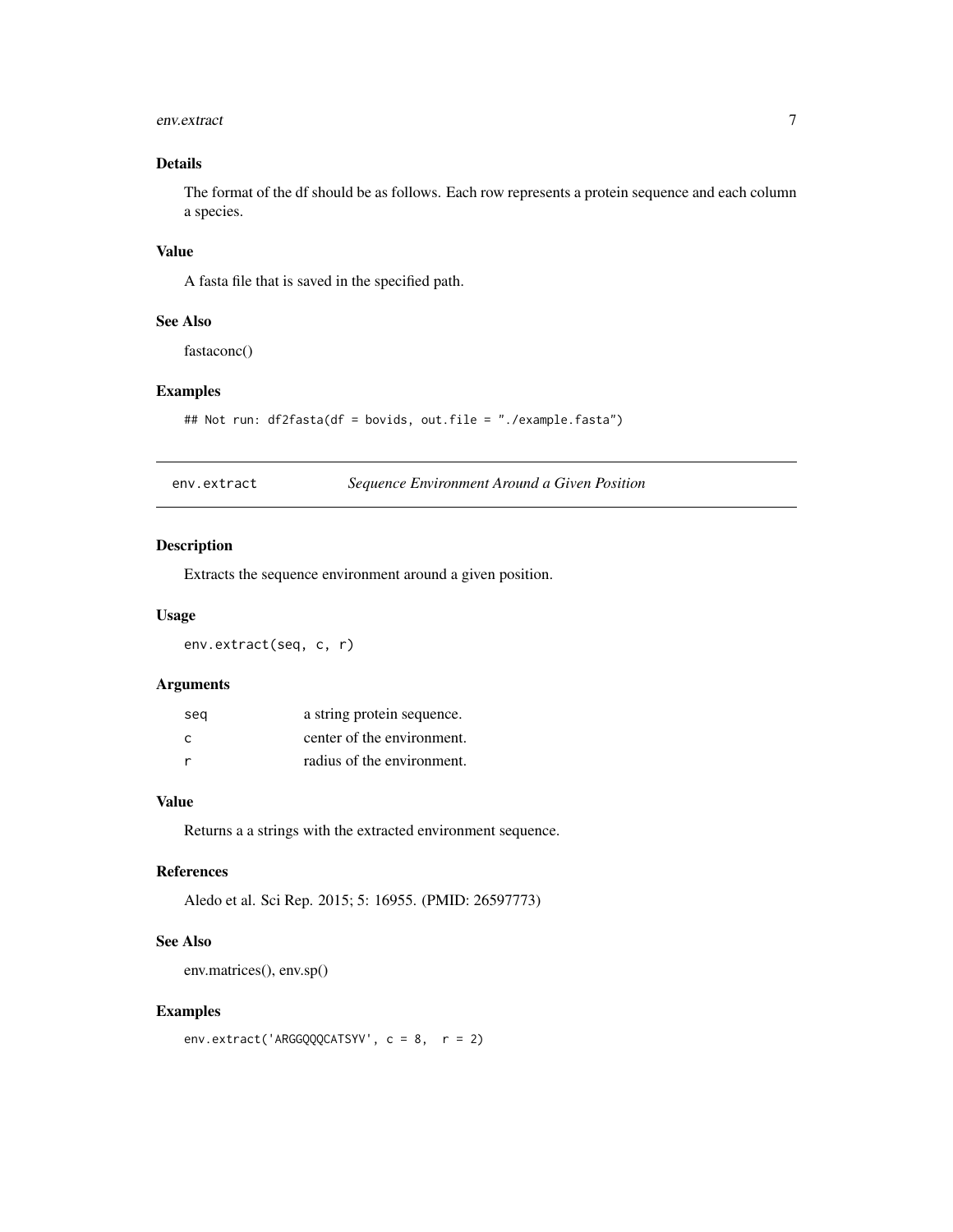<span id="page-7-0"></span>

Builds trees based on the environment around the indicated amino acid(s).

# Usage

env.fasta(file,  $r = 10$ , aa = 'all', out.file = 'any')

# Arguments

| file     | path to the single multispecies fasta file to be used as input.                                    |
|----------|----------------------------------------------------------------------------------------------------|
| r        | a positive integer indicating the radius of the sequence segment considered as<br>environment.     |
| aa       | the amino acid(s) to be used to encoded the species.                                               |
| out.file | path and name of output file. Only if intermediate results data want to be saved<br>(see details). |

## Details

This function builds alignment-independent phylogenetic trees. The input data is a fasta file. When an out.file path is provided, the environment sequences of each species and the vector representing each species are saved in the path provided.

#### Value

A list with two objects, the first one is an inter-species distance matrix. The second one is an object of class 'phylo'.

# See Also

envnj(), fastaconc()

# Examples

```
## Not run: env.fasta(file = "./data_t/sample5.fasta")
```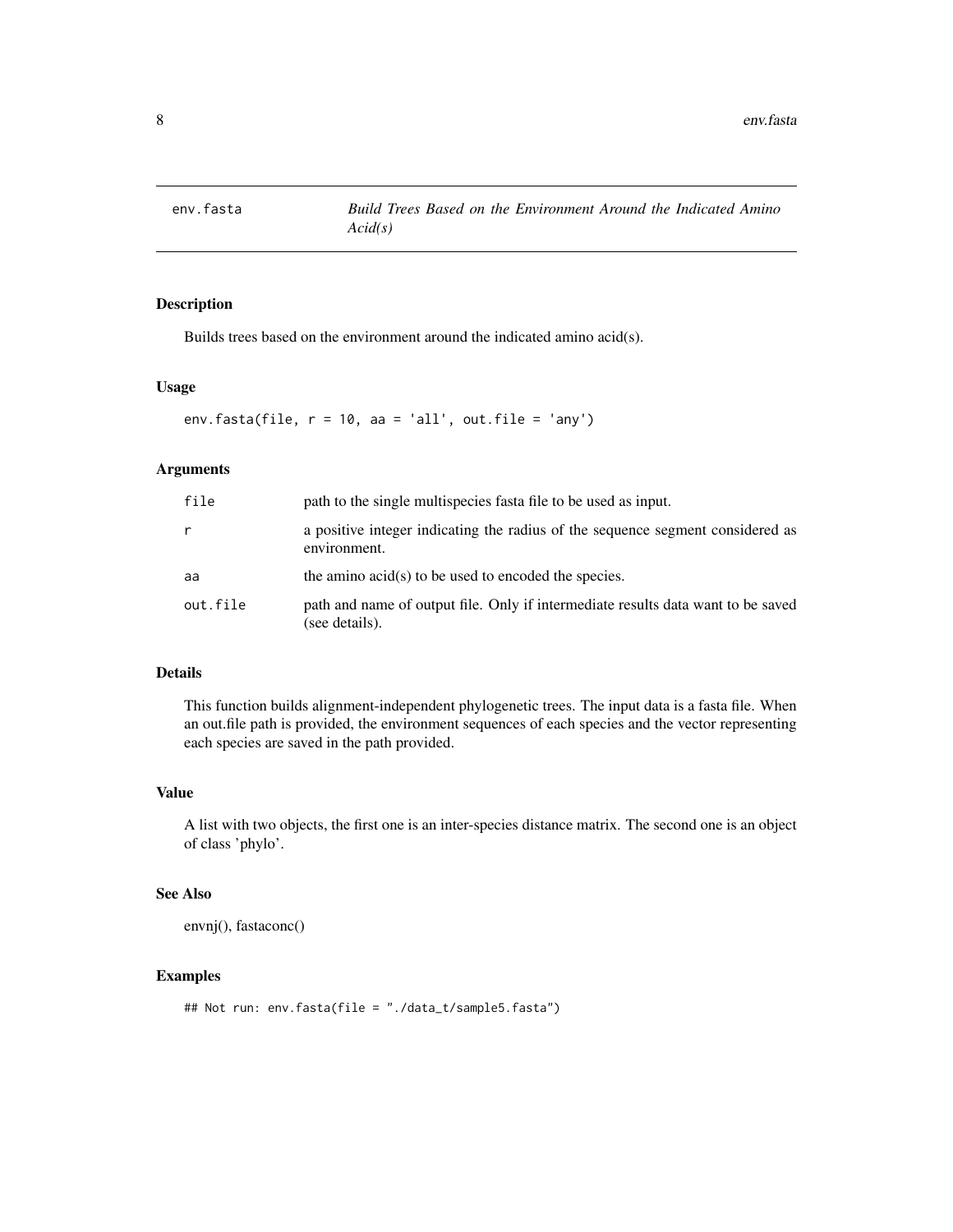<span id="page-8-0"></span>

Provides the frequencies of each amino acid within the environment.

# Usage

env.matrices(env)

# Arguments

env a character string vector containing the environments.

# Value

Returns a list of two dataframes. The first, shown the environment in matrix form. The second provides the frequencies of each amino acid within the environments.

# References

Aledo et al. Sci Rep. 2015; 5: 16955. (PMID: 26597773)

# See Also

env.extract(), otu.vector()

# Examples

env.matrices(c('ANQRmCTPQ', 'LYPPmQTPC', 'XXGSmSGXX'))

env.sp *Extract the Sequence Environments*

## Description

Extracts the sequence environments around the selected amino acid(s) in the chosen species.

#### Usage

```
env.sp(data, sp, r = 10, aa = 'all', silent = TRUE)
```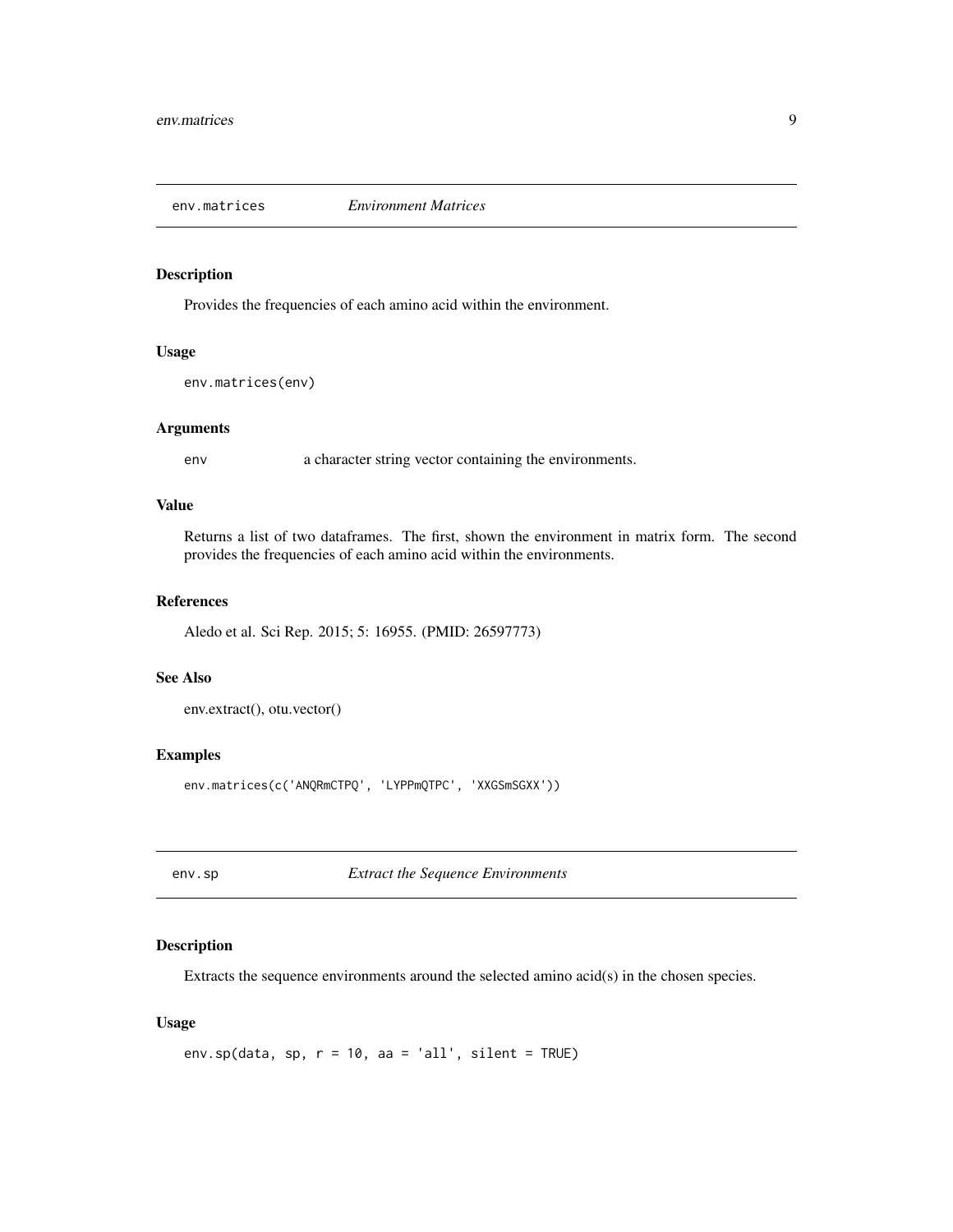# <span id="page-9-0"></span>Arguments

| data   | input data must be a dataframe (see details).                                                  |
|--------|------------------------------------------------------------------------------------------------|
| sp     | the species of interest (it should be named as in the input data frame).                       |
| r      | a positive integer indicating the radius of the sequence segment considered as<br>environment. |
| aa     | the amino acid(s) which environments are going to be extracted.                                |
| silent | logical. When FALSE the program progress is reported to alleviate loneliness.                  |

# Details

Input data must be a dataframe where each row corresponds to an individual protein. The columns contain the sequence of the protein corresponding to the row in each species. Therefore, the columns' names of this dataframe must be coherent with the names of the OTUs being analyzed.

# Value

A list of environment sequences. Each element from the list is a vector with the environment sequences around an amino acid. So, the length list is the same as the length of aa.

# See Also

otu.vector(), otu.space()

#### Examples

data(bovids) env.sp(data = bovids, sp = "Bos\_taurus",  $r = 2$ )

# envfascpp *Convert Fasta Files into Environment Vectors*

# Description

Converts fasta files into environment vectors

#### Usage

```
envfascpp(path, r = 10, exefile, outfile)
```
# Arguments

| path    | path to the folder that contain a the file 'list.txt', which contains the names of all<br>the fasta files to be analyzed (one per line). The fasta files must be in the same<br>path. |
|---------|---------------------------------------------------------------------------------------------------------------------------------------------------------------------------------------|
| r       | a positive integer indicating the radius of the sequence segment considered as<br>environment.                                                                                        |
| exefile | path to the directory containing the envfas executable.                                                                                                                               |
| outfile | path to, and name of, output file.                                                                                                                                                    |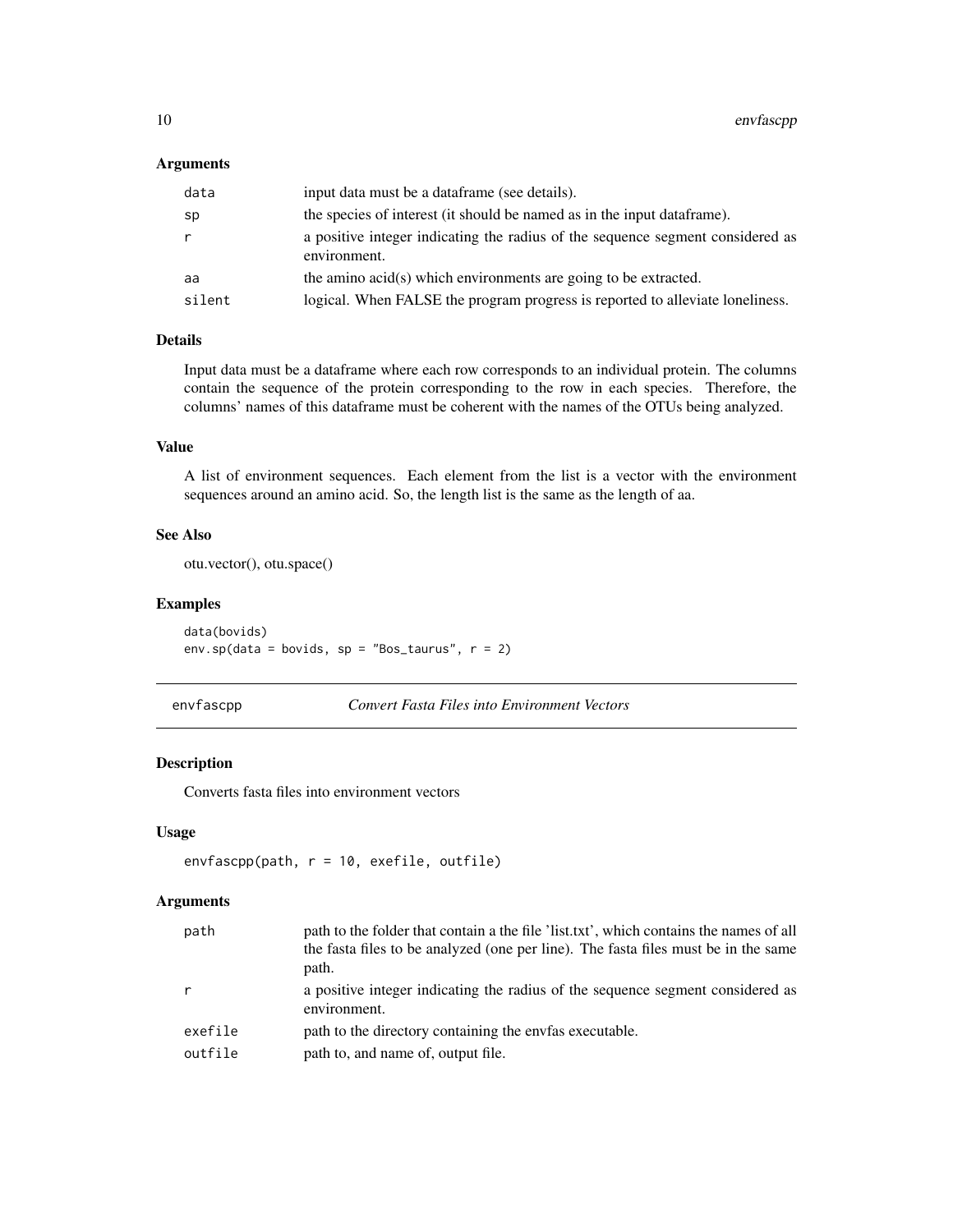#### <span id="page-10-0"></span>envnj 11

# Details

This function builds and write vectors representing the species' proteome. To use this function, you must first download the source code envfas.cpp (https://bitbucket.org/jcaledo/envnj/src/master/AncillaryCode/envfas.cpp) and compile it.

# Value

A txt file per fasta file analyzed. Each txt file can be read as a vector. Thus the number of lines gives the dimension of the vector.

# See Also

envnj(), fastaconc()

# Examples

```
## Not run: envfastacpp("./data_t/list.txt", 10, ".", "./MyResults")
```

| envni | Build Trees Based on the Environment Around the Indicated Amino |
|-------|-----------------------------------------------------------------|
|       | Acid(s)                                                         |

## Description

Builds trees based on the environment around the indicated amino acid(s).

#### Usage

```
envnj(data, r = 10, aa = 'all', metric = "cosine", clustering = "nj", outgroup = 'any')
```
#### Arguments

| data       | input data must be a dataframe where each row corresponds to a protein se-<br>quence and each column to a species. |
|------------|--------------------------------------------------------------------------------------------------------------------|
|            | a positive integer indicating the radius of the sequence segment considered as<br>environment.                     |
| aa         | the amino acid(s) to be used to encoded the species.                                                               |
| metric     | character string indicating the metric (see metrics) to see the methods allowed).                                  |
| clustering | string indicating the clustering method, either "ni" or "upgma".                                                   |
| outgroup   | when a rooted tree is desired, it indicates the species to be used as outgroup.                                    |

#### Details

This function builds alignment-independent phylogenetic trees.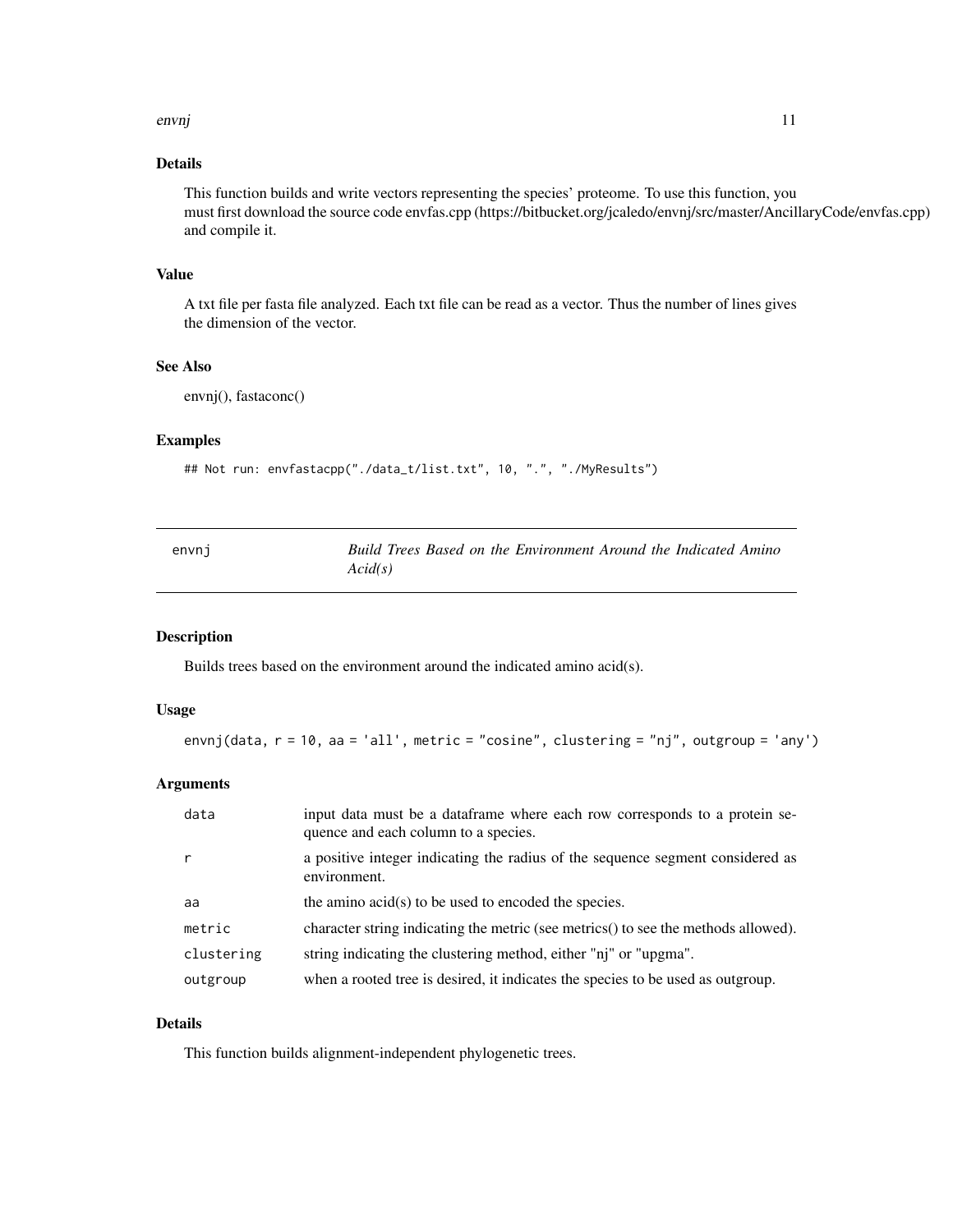## <span id="page-11-0"></span>Value

A list with two objects, the first one is an inter-species distance matrix. The second one is an object of class 'phylo'.

## See Also

otu.space(), metrics()

# Examples

```
data(bovids)
envnj(bovids[, 7:11], aa = "all", outgroup = "Pseudoryx_nghetinhensis")
```
fastaconc *Concatenate Fasta Files in a Single Multispecies Fasta File*

#### Description

Concatenate fasta files from different species in a single multispecies fasta file.

## Usage

```
fastaconc(otus, inputdir = ".", out.file = "./concatenated_multispecies.fasta")
```
# Arguments

| otus     | a character vector giving the otus' names.                   |
|----------|--------------------------------------------------------------|
| inputdir | path to the directory containing the individual fasta files. |
| out.file | path and name of output file.                                |

# Details

When we have fasta files (extension should be '.fasta'), each one for a species containing different sequences of the given species, this function concatenate the different sequences of the same species and writes it as a single sequence in a single multispecies fasta file. If the individual fasta files are found in the working directory, the inputdir argument don't need to be passed. The names of the individual fasta files must match the otus' names.

#### Value

A single multispecies fasta file with the sequences of each species spliced in a single sequence.

# See Also

df2fasta()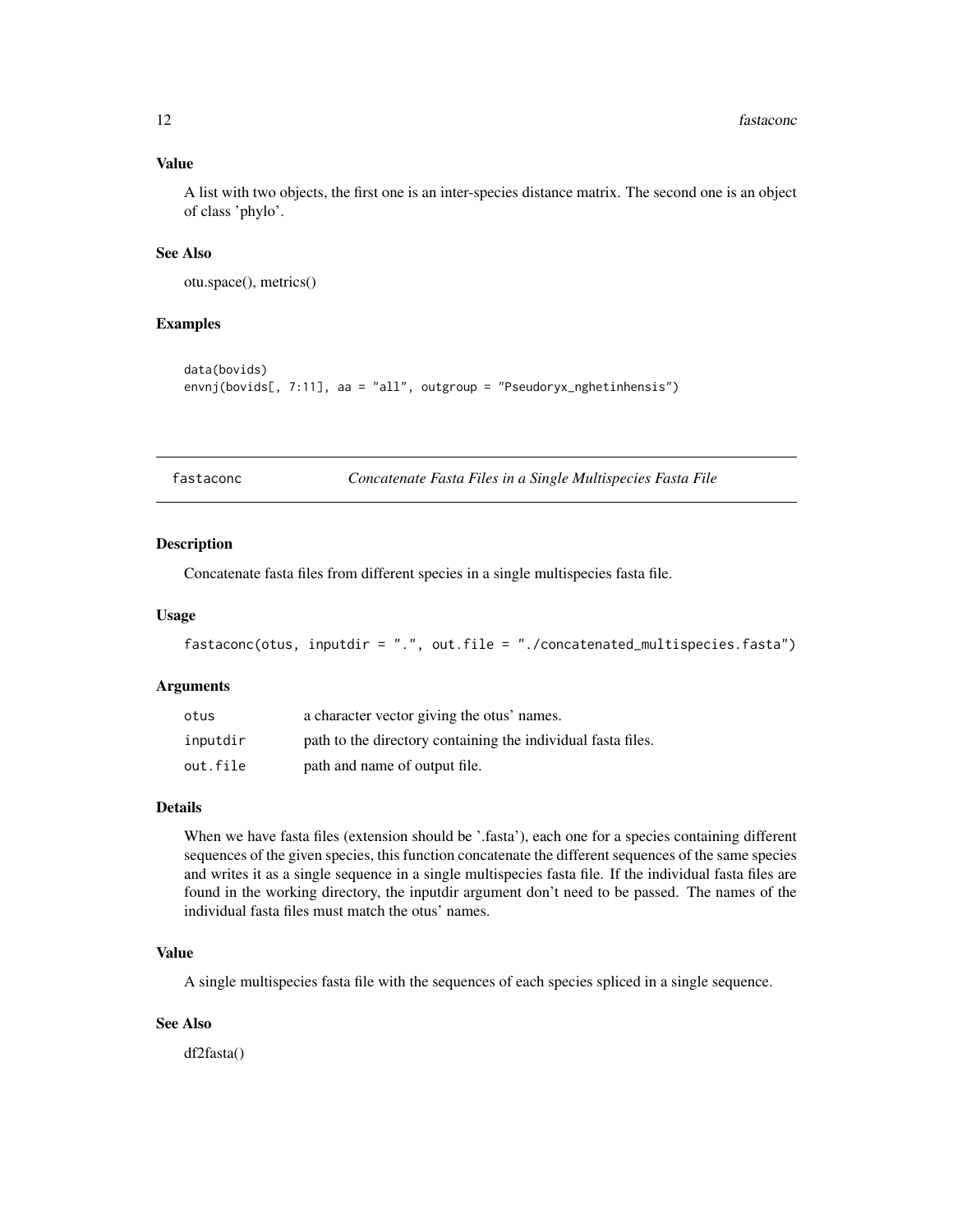#### <span id="page-12-0"></span>metrics 13

#### Examples

```
## Not run: fastaconc(otus = c('Glis_glis', 'Ovis_aries', 'Sus_scrofa'))
```
#### metrics *Pairwise Vector Dissimilarities*

# Description

Computes the dissimilarity between n-dimensional vectors.

#### Usage

metrics(vset, method = 'euclidean',  $p = 2$ )

# Arguments

| vset   | matrix (n x m) where each column is a n-dimensional vector.                                                      |
|--------|------------------------------------------------------------------------------------------------------------------|
| method | a character string indicating the distance/dissimilarity method to be used (see<br>details).                     |
| p      | power of the Minkowski distance. This parameter is only relevant if the method<br>'minkowski' has been selected. |

## Details

Although many of the offered methods compute a proper distance, that is not always the case. For instance, for a non null vector, v, the 'cosine' method gives  $d(v, 2v) = 0$ , violating the coincidence axiom. For that reason we prefer to use the term dissimilarity instead of distance. The methods offered can be grouped into families.

#### L\_p family::

('euclidean', 'manhattan', 'minkowski', 'chebyshev') Euclidean = sqrt( sum  $|P_i - Q_i|^{2}$ ) Manhattan = sum  $|P_i - Q_i|$ Minkowski =  $(\text{sum} P_i - Q_i |P_p)$ <sup>1</sup>/p  $Chebyshev = max | P_i - Q_i |$ 

# L\_1 family::

('sorensen', 'soergel', 'lorentzian', 'kulczynski', 'canberra') Sorensen = sum  $|P_i - Q_i| / \text{sum}(P_i + Q_i)$ Soergel = sum  $|P_i - Q_i|$  / sum max $(P_i, Q_i)$ Lorentzian = sum  $ln(1 + |P_i - Q_i|)$ Kulczynski = sum  $|P_i - Q_i| / \text{sum min}(P_i, Q_i)$ Canberra = sum  $|P_i - Q_i| / (P_i + Q_i)$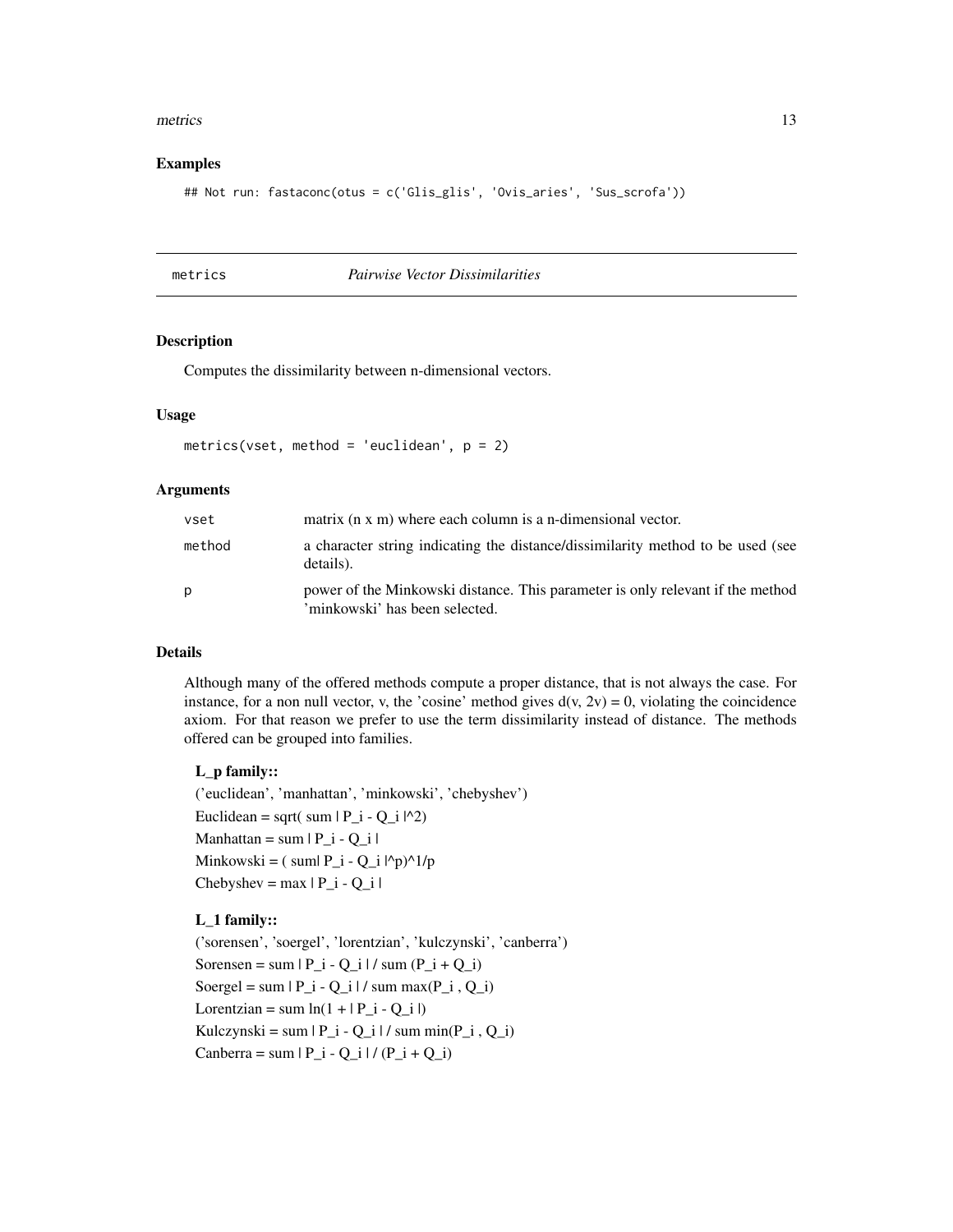#### Intersection family::

('non-intersection', 'wavehedges', 'czekanowski', 'motyka') Non-intersection = 1 - sum min(P i , Q i) Wave-Hedges = sum  $|P_i - Q_i| / max(P_i, Q_i)$  $Czekanowski = sum | P_i - Q_i | / sum | P_i + Q_i |$ Motyka = sum max $(P_i, Q_i) /$  sum  $(P_i, Q_i)$ 

#### Inner product family::

('cosine', 'jaccard') Cosine = -  $ln(0.5 (1 + (P_i Q_i) / sqrt(sum P_i^2))$  sqrt(sum  $Q_i^2)$ )) Jaccard = 1 - sum  $(P_i Q_i) / (sum P_i^2 + sum Q_i^2 - sum (P_i Q_i))$ 

#### Squared-chord family::

('bhattacharyya', 'squared\_chord') Bhattacharyya = - ln sum sqrt $(P_i Q_i)$ Squared-chord = sum ( $sqrt(P_i)$  - sqrt $(Q_i)$ )<sup>^2</sup>

#### Squared Chi family::

('squared\_chi') Squared-Chi = sum (  $(P_i - Q_i)$   $\frac{2}{7}$  /  $(P_i + Q_i)$  )

#### Shannon's entropy family::

('kullback-leibler', 'jeffreys', 'jensen-shannon', 'jensen\_difference') Kullback-Leibler = sum  $P_i * log(P_i / Q_i)$ Jeffreys = sum (P\_i - Q\_i) \* log(P\_i / Q\_i) Jensen-Shannon =  $0.5(\text{sum P_i i} / (P_i + Q_i)) + \text{sum Q_i i} (Q_i / (P_i + Q_i)))$ Jensen difference = sum  $(0.5(P_i i log(P_i) + Q_i i log(Q_i))) - 0.5(P_i i + Q_i i) ln(0.5(P_i + Q_i))$ 

## Mismatch family::

('hamming', 'mismatch', 'mismatchZero', 'binary') Hamming =  $(\#$  coordinates where P i != Q i) / n Mismatch =  $\#$  coordinates where that P\_i != Q\_i MismatchZero = Same as mismatch but after removing the coordinates where both vectors have zero.

Binary  $=$  (# coordinates where a vector has 0 and the other has a non-zero value)  $/$  n.

#### Combinations family::

('taneja', 'kumar-johnson', 'avg') Taneja = sum ( $P_i + Q_i / 2$ ) log( $P_i + Q_i / (2$  sqrt( $P_i * Q_i$ ))) Kumar-Johnson = sum (P\_i^2 - Q\_i^2)^2 / 2 (P\_i Q\_i)^1.5  $Avg = 0.5$  (sum  $|P_i - Q_i| + max |P_i - Q_i|$ )

# Value

A matrix with the computed dissimilarity values.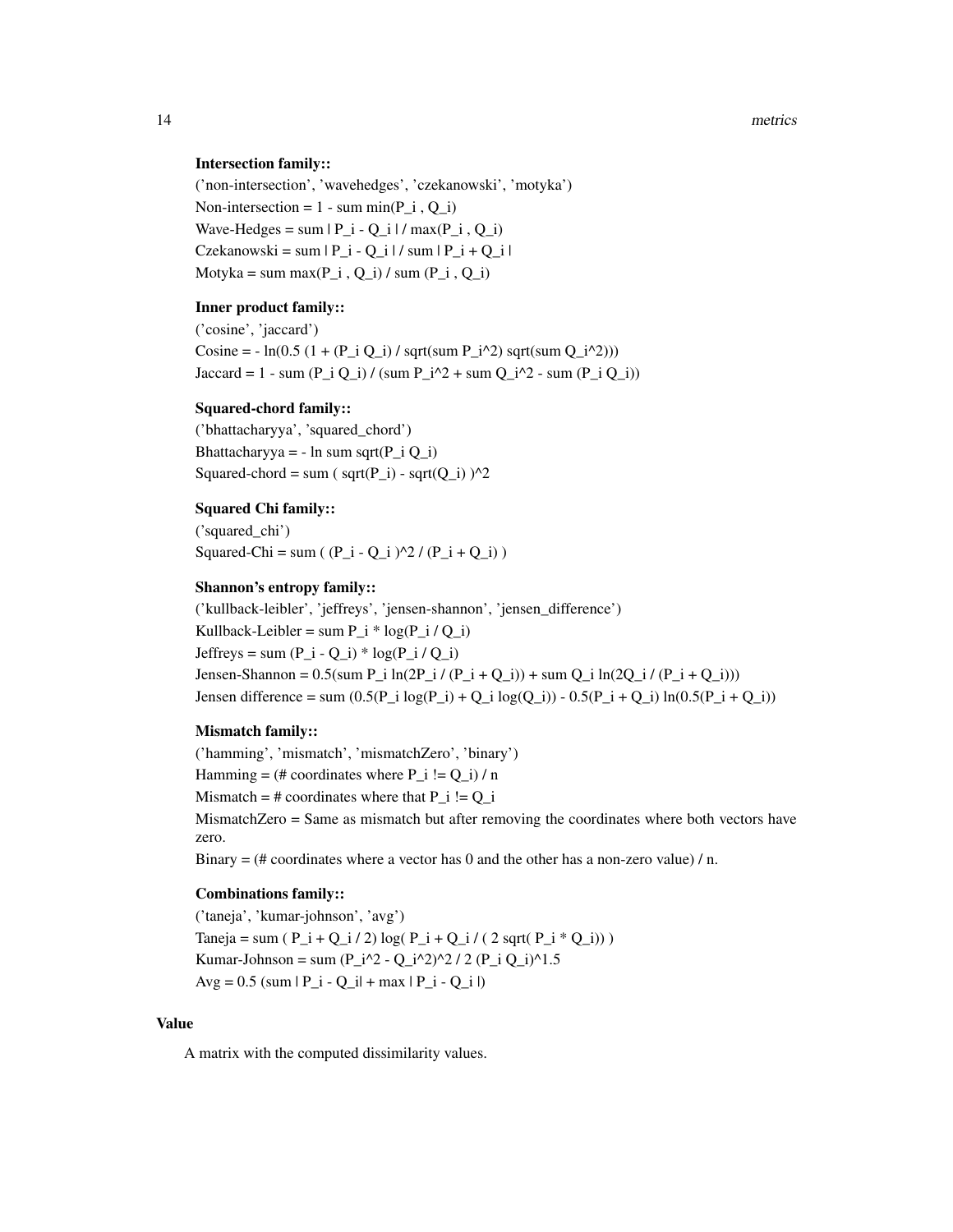# <span id="page-14-0"></span>msa.merge 15

# References

Sung-Hyuk Cha (2007). International Journal of Mathematical Models and Methods in Applied Sciences. Issue 4, vol. 1

Luczac et al. (2019). Briefings in Bioinformatics 20: 1222-1237.

https://r-snippets.readthedocs.io/en/latest/real\_analysis/metrics.html

#### See Also

vcos(), vdis()

# Examples

metrics(matrix(1:9, ncol =3), 'cosine')

msa.merge *Carry Out a MSA of a Set of Different Orthologous Proteins*

# Description

Carries out a MSA of a set of different orthologous proteins in different species.

#### Usage

msa.merge(data, outfile = 'any')

#### Arguments

| data    | input data must be a dataframe where each row corresponds to a protein and<br>each column to a species. |
|---------|---------------------------------------------------------------------------------------------------------|
| outfile | path to the place where a fasta file is going to be saved. If 'any', no file is saved.                  |

#### Details

The input data has the same format that the input data used for EnvNJ or SVD-n-Gram methods. Thus, the name of columns must correspond to that of species.

## Value

A dataframe containing the MSA (species x position).

## See Also

msa.tree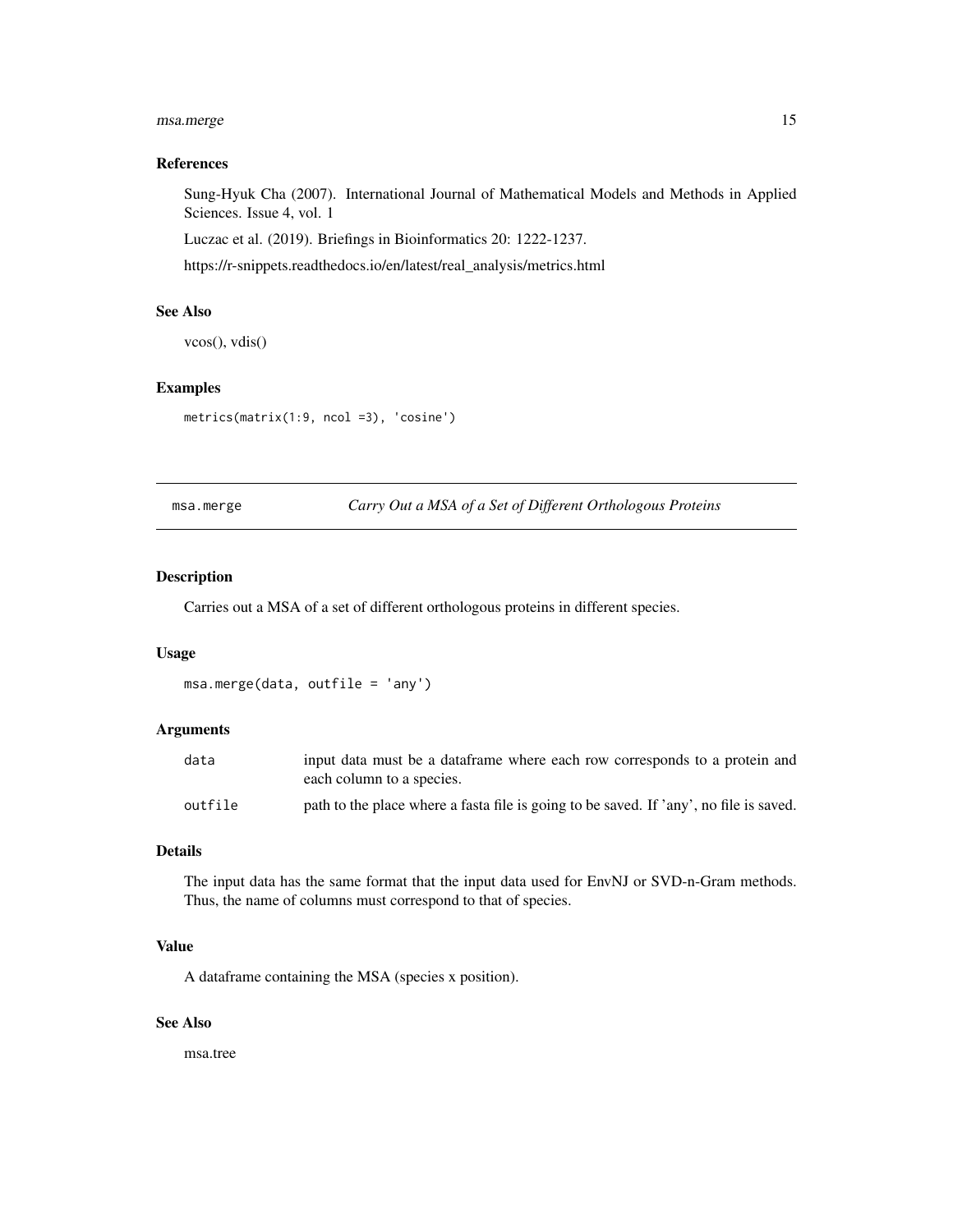16 msa.tree

# Examples

## Not run: data(bovids) msa.merge(bovids) ## End(Not run)

# msa.tree *Infer a tree based on a MSA*

# Description

Infers a tree base on a MSA.

#### Usage

msa.tree(data, outgroup = 'any')

#### Arguments

| data     | input data must be a dataframe where each row corresponds to a protein and<br>each column to a species. |
|----------|---------------------------------------------------------------------------------------------------------|
| outgroup | when a rooted tree is desired, indicate the species to be used as outgroup.                             |

# Details

The input data has the same format that the input data used for EnvNJ or SVD-n-Gram methods. Thus, the name of columns must correspond to that of species.

#### Value

A list containing the (i) MSA, (ii) the distance matrix and (iii) the tree.

# See Also

msa.merge

# Examples

## Not run: data(bovids) msa.tree(bovids) ## End(Not run)

<span id="page-15-0"></span>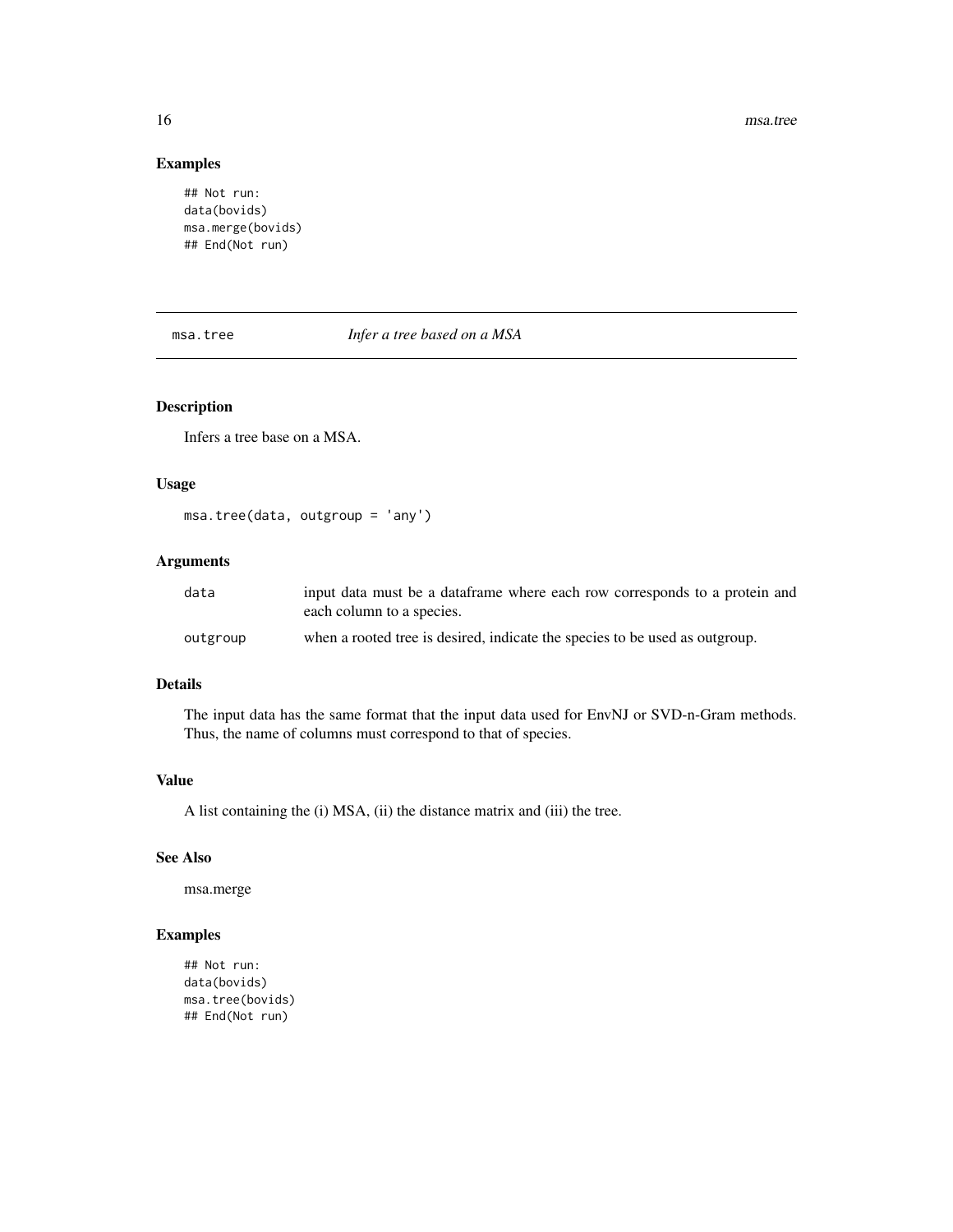<span id="page-16-0"></span>

Computes normalized compression distances.

# Usage

ncd(seq1, seq2)

#### Arguments

| sea1 | character string indicating the path to the first fasta file to be analyzed.  |
|------|-------------------------------------------------------------------------------|
| sea2 | character string indicating the path to the second fasta file to be analyzed. |

# Details

The two fasta files must be in the working directory. This function use zpaq to compress files. Thus, the zpaq software must be installed on your system and in the search path for executables if you wish to use this function. NCD =  $(Z(xy)$  - min $(Z(x), Z(y))$  / max $(Z(x), Z(y))$  Where  $Z(x), Z(y)$  and  $Z(xy)$  are the lengths of the compressed versions of seq1, seq2 and the concatenated sequences 1 and 2, respectively.

# Value

A non-negative real value reflecting the dissimilarity between seq1 and seq2.

# See Also

ncdnj()

# Examples

 $try(ncd(seq1 = "./A.fasta", seq2 = "./B.fasta"))$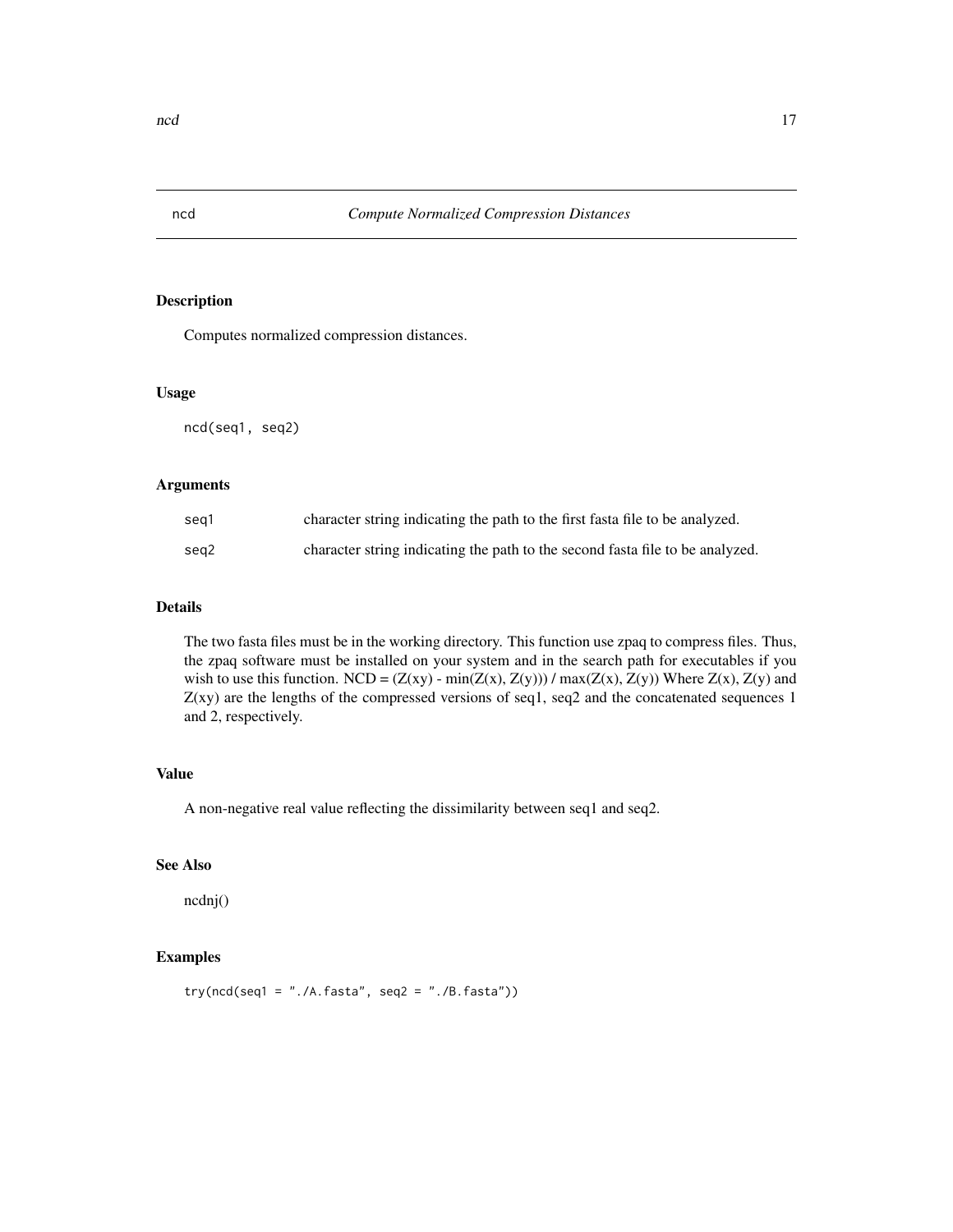<span id="page-17-0"></span>

Computes a distance matrix using normalized compression distance.

#### Usage

ncdnj(wd)

#### Arguments

wd character string indicating the path to the directory where the input files can be found (see details).

# Details

The input files, which must be found at the wd provided, consist of a file named 'list.txt' containing the names of the fasta files to be analyzed (one per line). The referred fasta files also must be found at the provided wd. This function use zpaq to compress files. Thus, the zpaq software must be installed on your system and in the search path for executables if you wish to use this function.

# Value

A list where the first element is a symmetric distance matrix and the second one is a phylogenetic tree build using NJ.

#### See Also

ncd()

# Examples

try(ncdnj("./data\_t"))

ngram *Compute n-Gram Frequencies Vector*

#### Description

Computes the n-gram frequencies vector for a given protein.

#### Usage

 $ngram(prot, k = 4)$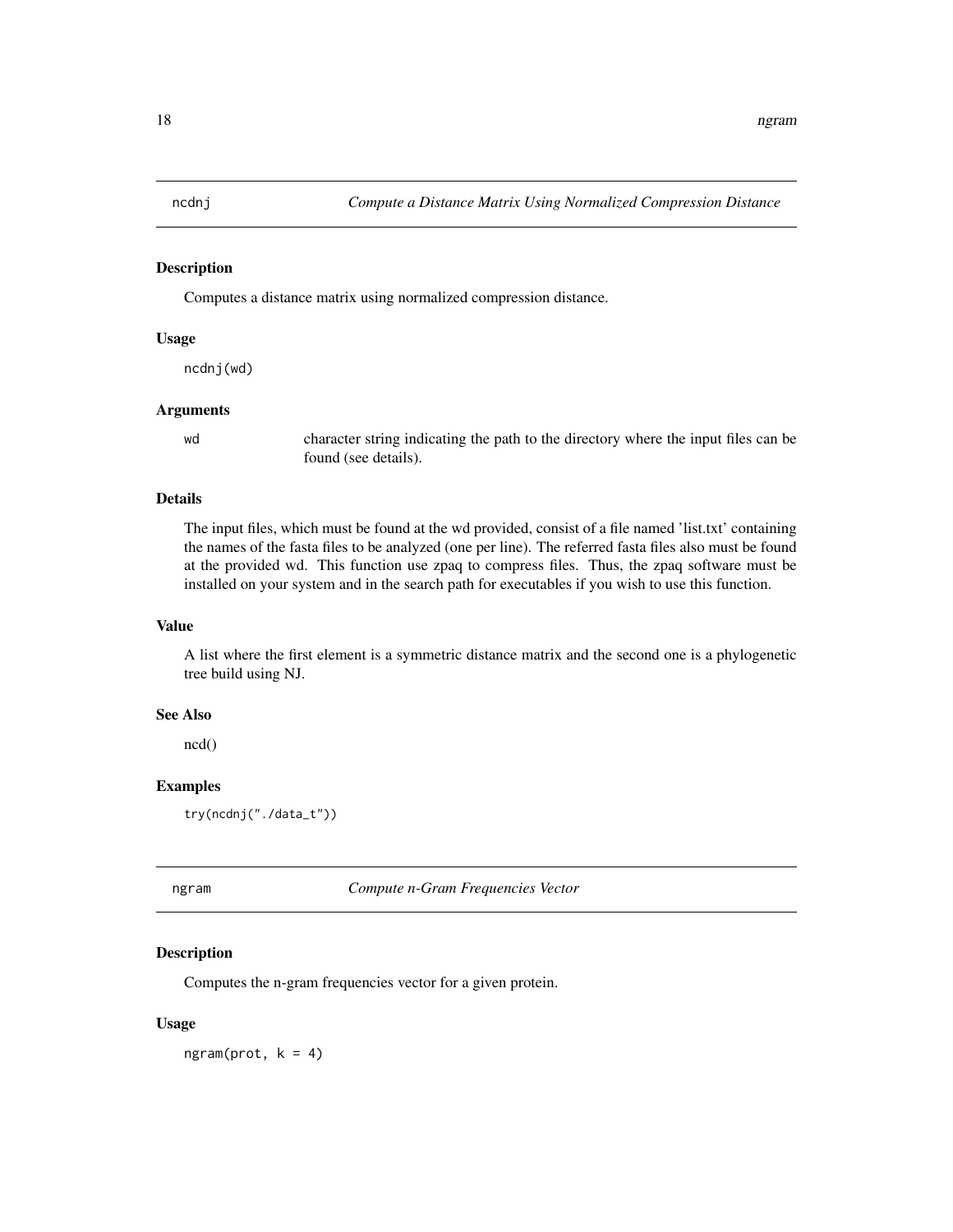# <span id="page-18-0"></span>ngraMatrix 19

## Arguments

| prot | a character string corresponding to the primary structure of the protein.                |
|------|------------------------------------------------------------------------------------------|
| -k   | a positive integer, between 1 and 5, indicating the k-mer of the words to be<br>counted. |
|      |                                                                                          |

# Details

The one letter code for amino acids is used (capital).

# Value

A dataframe with two columns, the first one given the peptides and the second one the corresponding absolute frequency.

# References

Stuart et al. Bioinformatics 2002; 18:100-108.

# See Also

```
ngraMatrix(), ffp(), svdgram()
```
# Examples

ngram(bovids\$Bos\_taurus[1], k = 3)

ngraMatrix *Compute n-Gram Frequencies Dataframe*

# Description

Computes the n-gram frequencies dataframe for the protein and species provides.

#### Usage

```
ngraMatrix(data, k = 4, silent = FALSE)
```
#### Arguments

| data   | a data frame with as many columns as species and one row per orthologous pro-<br>tein. The rows and columns must be named accordingly. |
|--------|----------------------------------------------------------------------------------------------------------------------------------------|
| k      | a positive integer, between 1 and 5, indicating the k-mer of the words to be<br>counted.                                               |
| silent | logical, set to FALSE to avoid loneliness.                                                                                             |

# Details

The argument prot can be obtained using orth() and orth.seq().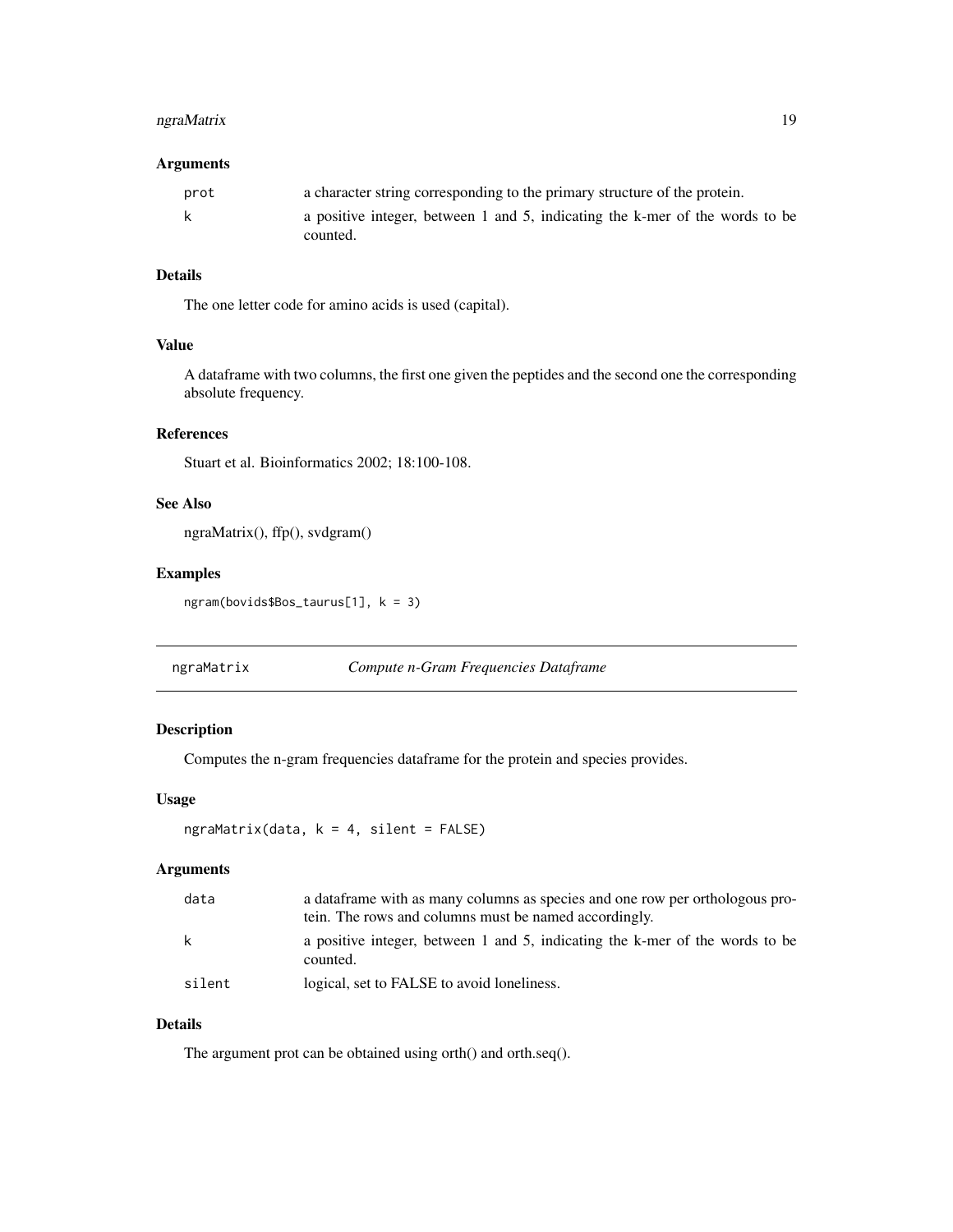#### Value

A list with two dataframes. The first one with nsp \* npr columns (nsp: number of species, npr: number of proteins per species) and npe rows (npe: number of peptides, 20 for  $n = 1$ , 400 for  $n = 2$ , 8000 for  $n = 3$  and 160000 for  $n = 4$ ). The entries of the dataframe are the number of times that the indicated peptide has been counted in the given protein. Orthologous proteins are in consecutive columns, thus the first nsp columns are the orthologous of protein 1 and so on. The second dataframe contains the Species Vector Sums (each vector describes one species).

# References

Stuart et al. Bioinformatics 2002; 18:100-108.

#### See Also

ngram(), svdgram()

#### Examples

ngraMatrix(bovids[,1:3], k = 2)

otu.space *Compute the Matrix Representing the Species Vector Subspace*

#### **Description**

Computes the matrix representing the species vector subspace.

#### Usage

otu.space(data,  $r = 10$ , aa = "all", silent = TRUE)

#### Arguments

| data   | input data must be a dataframe (see details).                                                  |
|--------|------------------------------------------------------------------------------------------------|
|        | a positive integer indicating the radius of the sequence segment considered as<br>environment. |
| aa     | the amino acid(s) to be used to encoded the species.                                           |
| silent | logical. If FALSE, the running progress is reported.                                           |

#### Details

Input data must be a dataframe where each row corresponds to an individual protein, and each column identifies a species. Therefore, the columns' names of this dataframe must be coherent with the names of the OTUs being analyzed. The dimension of the vector representing each species will depend on the settings. For instance, if we choose a single amino acid and a radius of 10 for the sequence environment, then we will get a vector of dimension 400 (20 amino acids x 20 positions). If we opt for the 20 amino acids and  $r = 10$ , then the vector will be of dimension 8000 (400 for each amino acid \* 20 amino acids). Please, note that r is selected in the function env.sp() that will provide the input dataframe for the current function.

<span id="page-19-0"></span>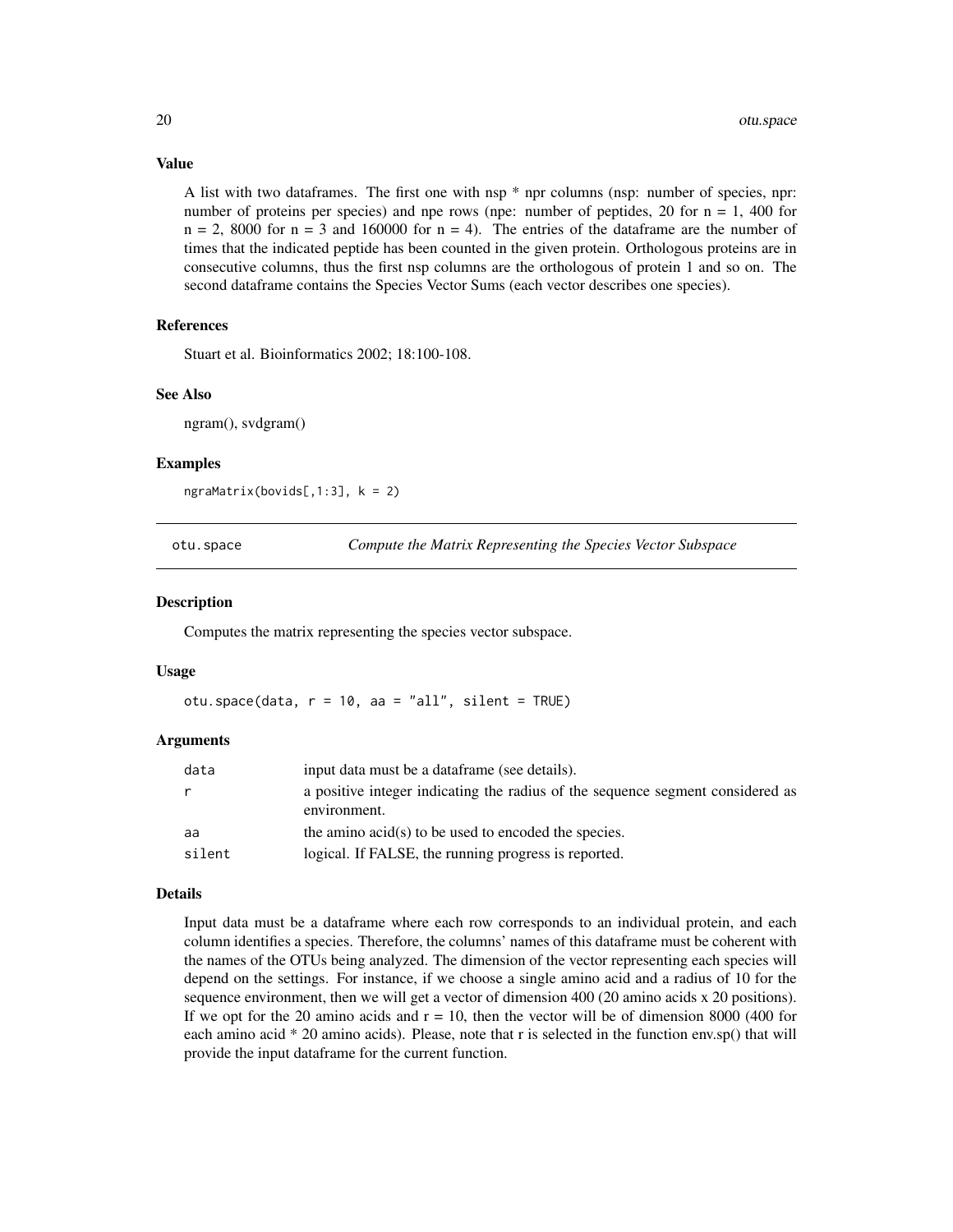#### <span id="page-20-0"></span>otu.vector 21

# Value

A matrix representing the species vector subspace.

#### See Also

env.sp(), otu.vector()

#### Examples

```
data(bovids)
otu.space(bovids[, 1:5], r = 2)
```
otu.vector *Convert a Set of Sequence Environments into a Vector*

# Description

Converts a set of sequence environments into a vector.

#### Usage

otu.vector(envl, sp = "", aa = "all", silent = TRUE)

### Arguments

| envl   | a list containing the sequence environment of a species (as the one returned by<br>the function $env.\text{sp}()$ . |
|--------|---------------------------------------------------------------------------------------------------------------------|
| sp     | character string indicating the species being analyzed.                                                             |
| aa     | the amino acid(s) to be used to encoded the species.                                                                |
| silent | logical. When FALSE the program progress is reported to alleviate loneliness.                                       |

#### Details

The dimension of the vector representing the species will depend on the settings. For instance, if we choose a single amino acid and a radius of 10 for the sequence environment, then we will get a vector of dimension 400 (20 amino acids x 20 positions). If we opt for the 20 amino acids and  $r =$ 10, then the vector will be of dimension 8000 (400 for each amino acid \* 20 amino acids). Please, note that r is selected in the function env.sp() that will provide the input dataframe for the current function.

# Value

A matrix representing the species. This matrix can be converted into a vector representing the target species just typing as.vector(matrix). Each coordinate is the frequency of a given amino acid at a certain position from the environment (see details).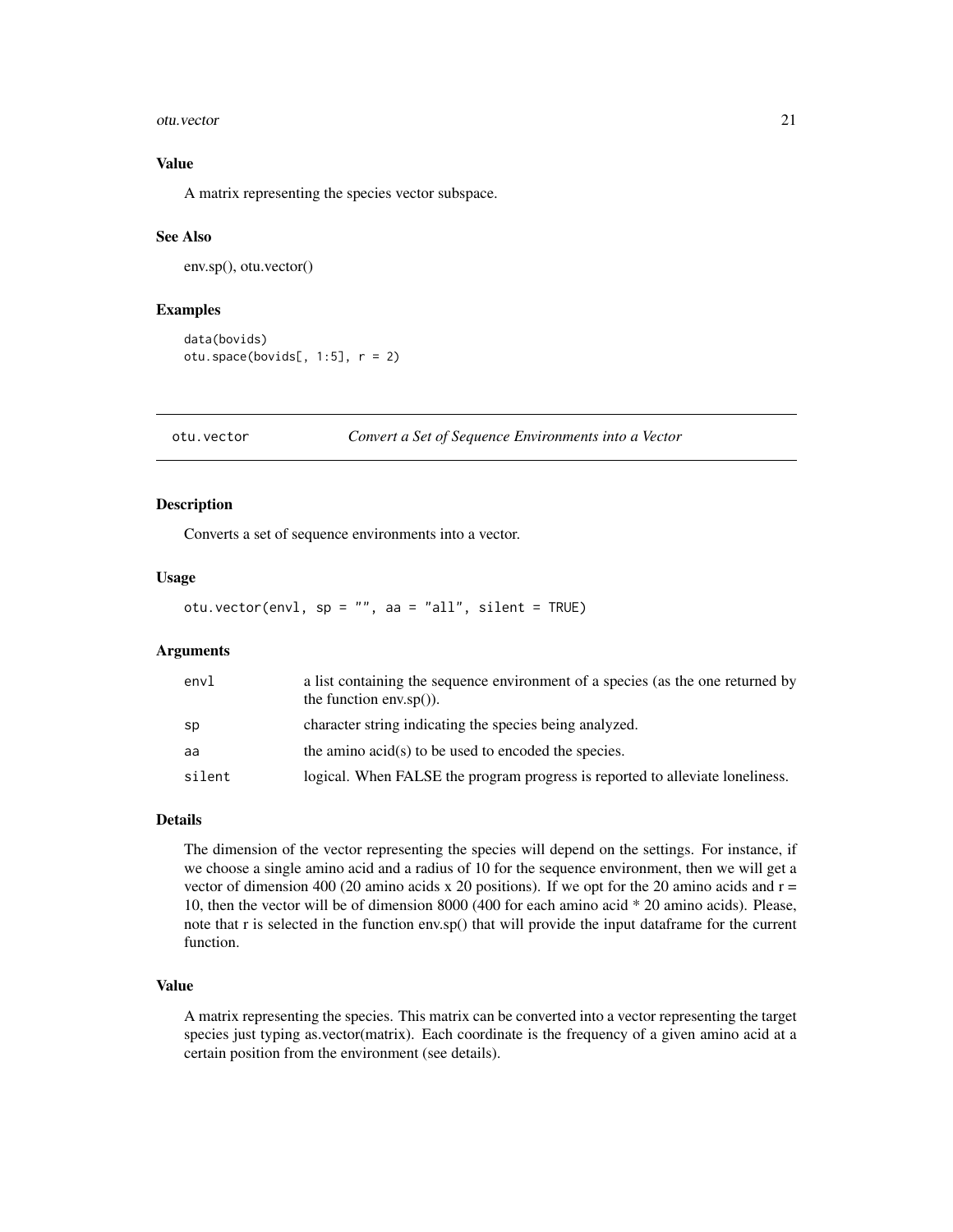#### 22 svdgram i Svetske konstantine i Svetske konstantine i Svetske konstantine i Svetske konstantine i Svetske k

# See Also

env.sp(), otu.space()

#### Examples

data(bovids) cow = env.sp(bovids, "Bos\_taurus") otu.vector(cow)

reyes *13 orthologous mtDNA-encoded proteins of 34 mammalian species.*

# Description

A dataset containing the sequences of mtDNA-encoded proteins from different mammalian species (Reyes et al. 1996, Mol.Biol. Evol. 17:979)

#### Usage

reyes

# Format

A data frame with 13 rows (one per protein) and 34 variables (one per species)

#### Source

<https://www.ncbi.nlm.nih.gov/genome/organelle/>

svdgram *Compute Phylogenetic Trees Using an n-Gram and SVD Approach*

# Description

Computes phylogenetic trees using an n-gram and SVD approach.

#### Usage

```
svdgram(matrix, rank, species, SVS = TRUE)
```
<span id="page-21-0"></span>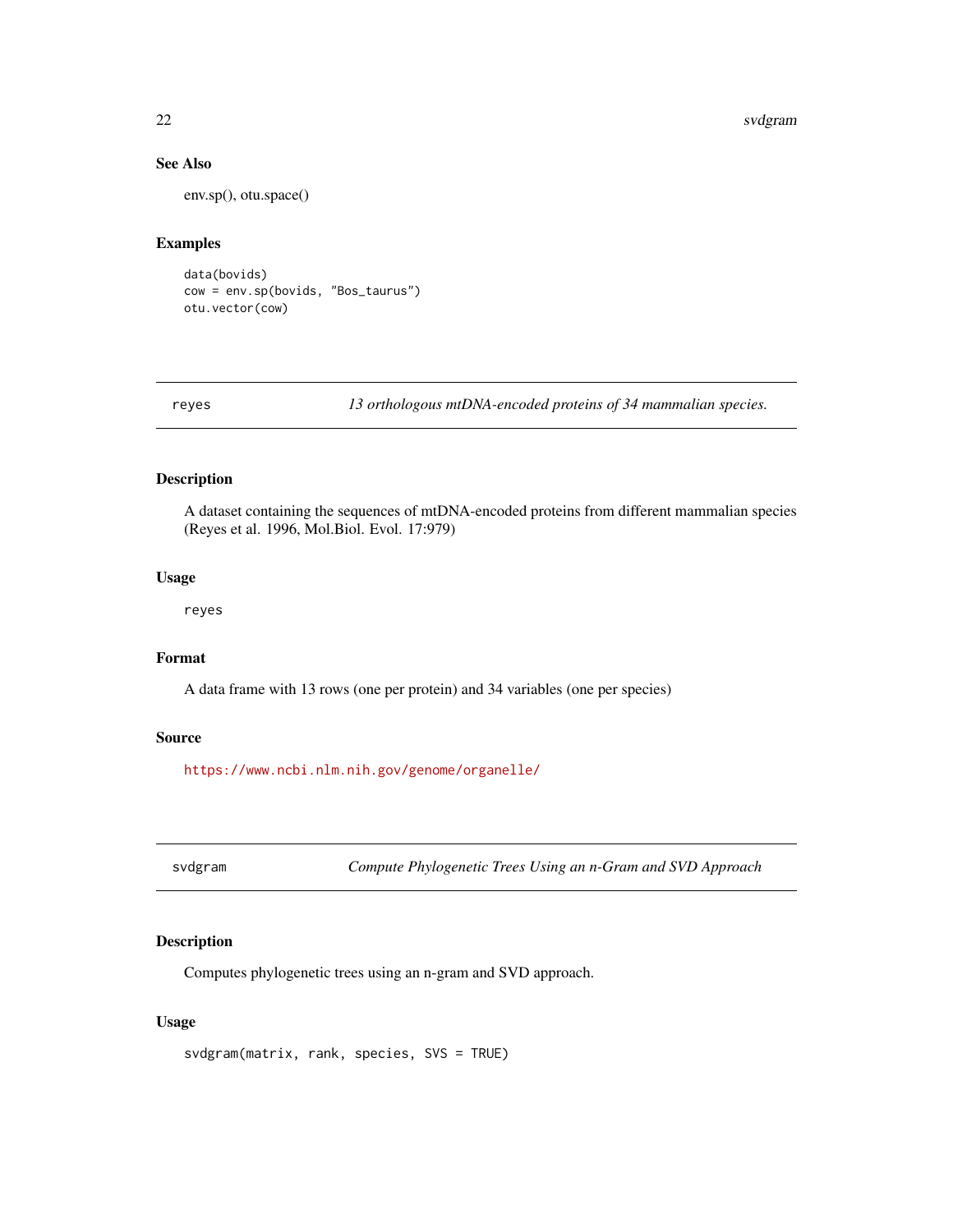#### <span id="page-22-0"></span> $\cos$  23

#### Arguments

| matrix     | either a data frame or a matrix where each row represents a property of a protein<br>(for instance, the frequencies of tetrapeptides) and each column represents a<br>different protein (or species).                                                                                                                                                 |
|------------|-------------------------------------------------------------------------------------------------------------------------------------------------------------------------------------------------------------------------------------------------------------------------------------------------------------------------------------------------------|
| rank       | a numeric array providing the ranks that want to be used to approach the data<br>matrix using SVD.                                                                                                                                                                                                                                                    |
| species    | character array providing the species' names.                                                                                                                                                                                                                                                                                                         |
| <b>SVS</b> | logical. When the matrix passed as argument correspond to the peptide-protein<br>matrix and SVS is set to TRUE, then the function will compute a matrix where<br>the columns are the Species Vector Sums. Alternatively, if the matrix passed as<br>argument is already a matrix where the columns encode for species, SVS should<br>be set to FALSE. |

# Details

When the matrix passed as argument is a matrix of peptide-protein, the function implement the method described by Stuart et al. 2002 (see references).

# Value

An object of class multiPhylo containing a tree for each rank value required.

# References

Stuart et al. Bioinformatics 2002; 18:100-108.

# See Also

ngraMatrix()

# Examples

```
a \leq ngraMatrix(bovids[, 1:4], k = 2)[[2]][, -1]
species \leq names(a)
svdgram(matrix = a, rank = 4, species = species, SVS = FALSE)
```

| × | ٠<br>. | n a |
|---|--------|-----|
|   |        |     |

s **Compute Pairwise Cosines of the Angles Between Vectors** 

# Description

Computes pairwise cosines of the angles between vectors.

#### Usage

```
vcos(vectors, silent = TRUE, digits = 3)
```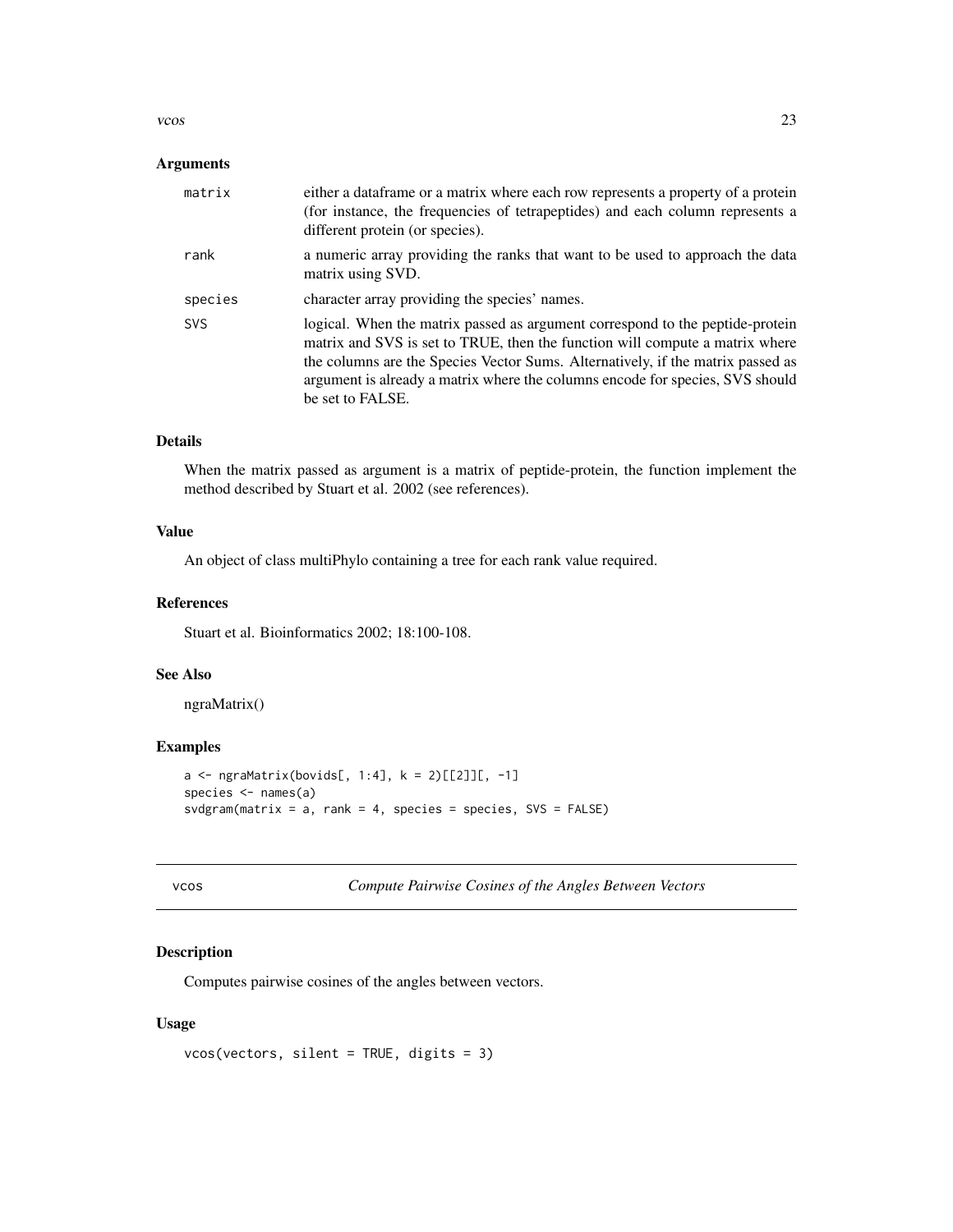#### <span id="page-23-0"></span>Arguments

| vectors | a named list (or dataframe) containing n-dimensional vectors. |
|---------|---------------------------------------------------------------|
| silent  | logical, set to FALSE to avoid loneliness.                    |
| digits  | integer indicating the number of decimal places.              |

#### Details

Cosines are standard measure of vector similarity. If the angle between two vectors in n-dimensional space is small, then the individual elements of their vectors must be very similar to each other in value, and the calculated cosine derived from these values is near one. If the vectors point in opposite directions, then the individual elements of their vectors must be very dissimilar in value, an the calculated cosine is near minus one.

# Value

A triangular matrix with the cosines of the angles formed between the given vectors.

#### See Also

vdis()

#### Examples

vcos(otu.space(bovids[, 1:4]))

vdis *Compute Pairwise Distances Between Vectors*

# Description

Computes pairwise distances between vectors.

# Usage

vdis(cos)

#### Arguments

 $\cos$  a square upper triangular matrix where  $\cos(i,j)$  is the cosine between the vector i and j.

# Details

Cosines are standard measure of vector similarity, and can be converted into distance by dij = -log(  $(1 + \cos(i, j))$  /2).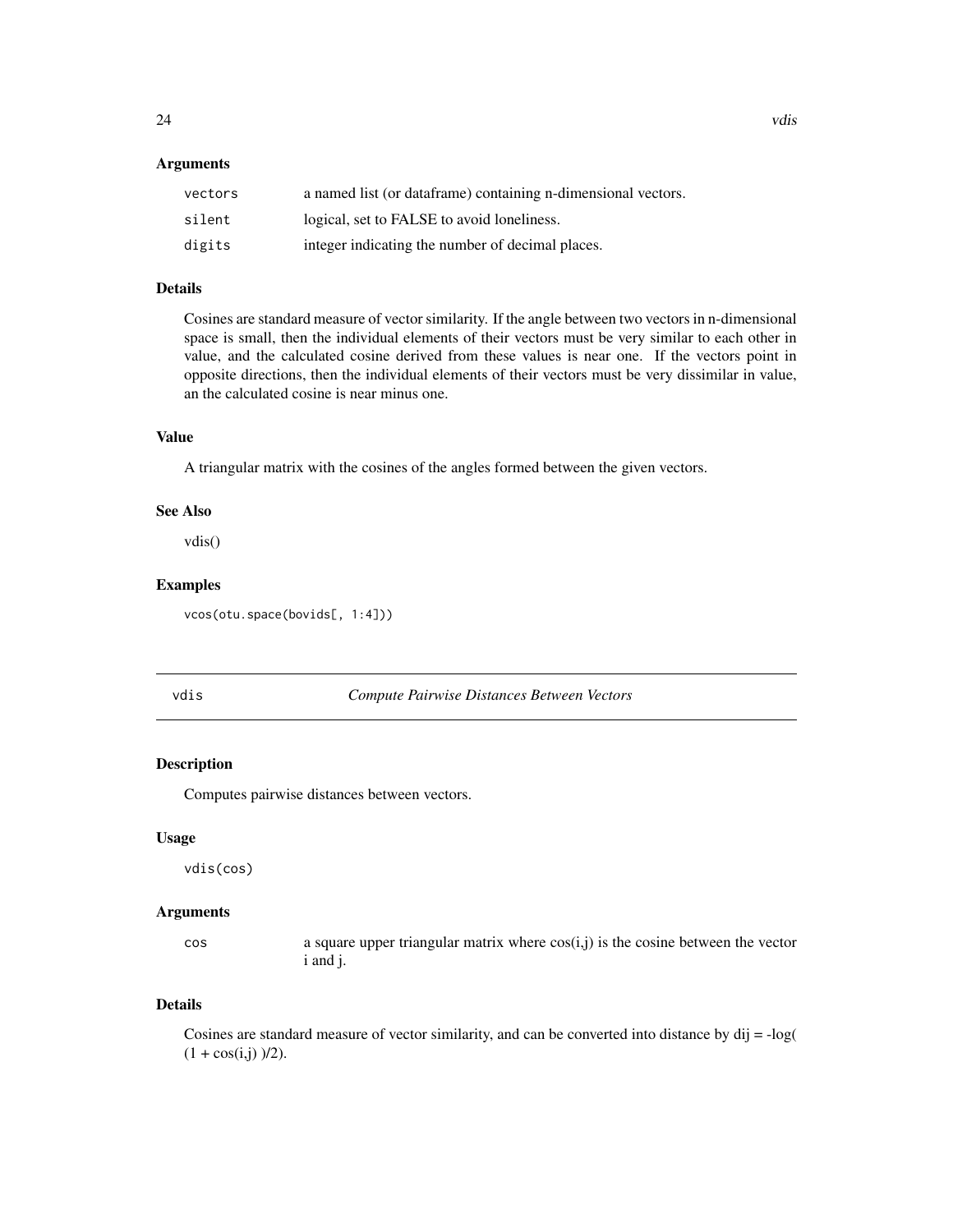#### <span id="page-24-0"></span>vect2tree 25

# Value

A triangular matrix with the distances.

# See Also

vcos()

# Examples

```
data(bovids)
vectors = otu.space(bovids[, 7:11])
cosData = vcos(vectors)
disData = suppressWarnings(vdis(cosData))
```
vect2tree *Convert a Set of Vectors into a Tree*

# Description

Converts a set of vectors into a tree.

#### Usage

```
vect2tree(path, metric = "cosine", clustering = "nj")
```
# Arguments

| path       | path to the working directory. This directory must contain a txt file per vector<br>and an additional txt file named vlist, txt that provides the names (one per line)<br>of the vector txt files. |
|------------|----------------------------------------------------------------------------------------------------------------------------------------------------------------------------------------------------|
| metric     | character string indicating the metric (see metrics) to see the methods allowed).                                                                                                                  |
| clustering | string indicating the clustering method, either "ni" or "upgma".                                                                                                                                   |

# Details

This function computes the distance matrix and builds the corresponding tree.

#### Value

a list with two elements: a distance matrix and a tree.

### See Also

envnj(), fastaconc(), envfascpp()

# Examples

## Not run: vec2tree("./data\_t")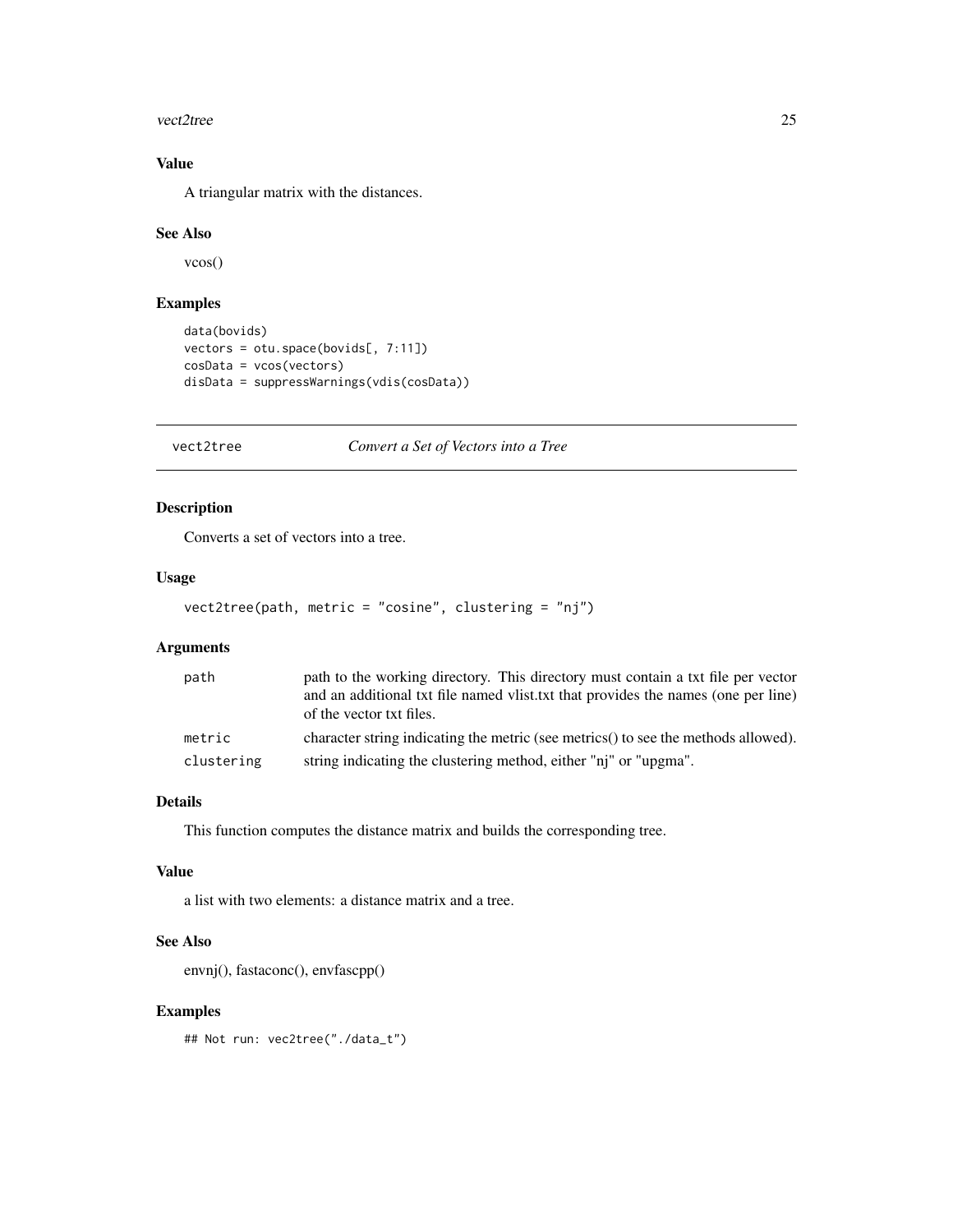<span id="page-25-0"></span>

Builds a tree when species are encoded by n-dim vectors.

# Usage

```
vtree(matrix, outgroup = 'any')
```
# Arguments

| matrix   | either a data frame or matrix where each column represents an OTU.              |
|----------|---------------------------------------------------------------------------------|
| outgroup | when a rooted tree is desired, it indicates the species to be used as outgroup. |

# Details

The method is based on a distance matrix obtained after converting the cos between vector (similarity measurement) in a dissimilarity measurement.

# Value

A list with two objects, the first one is an inter-species distance matrix. The second one is an object of class 'phylo'.

#### See Also

svdgram

# Examples

```
data(bovids)
mymatrix <- ngraMatrix(bovids[, 6:11], k = 2)[[2]][, 2:7]
vtree(mymatrix, outgroup = "Pseudoryx_nghetinhensis")
```